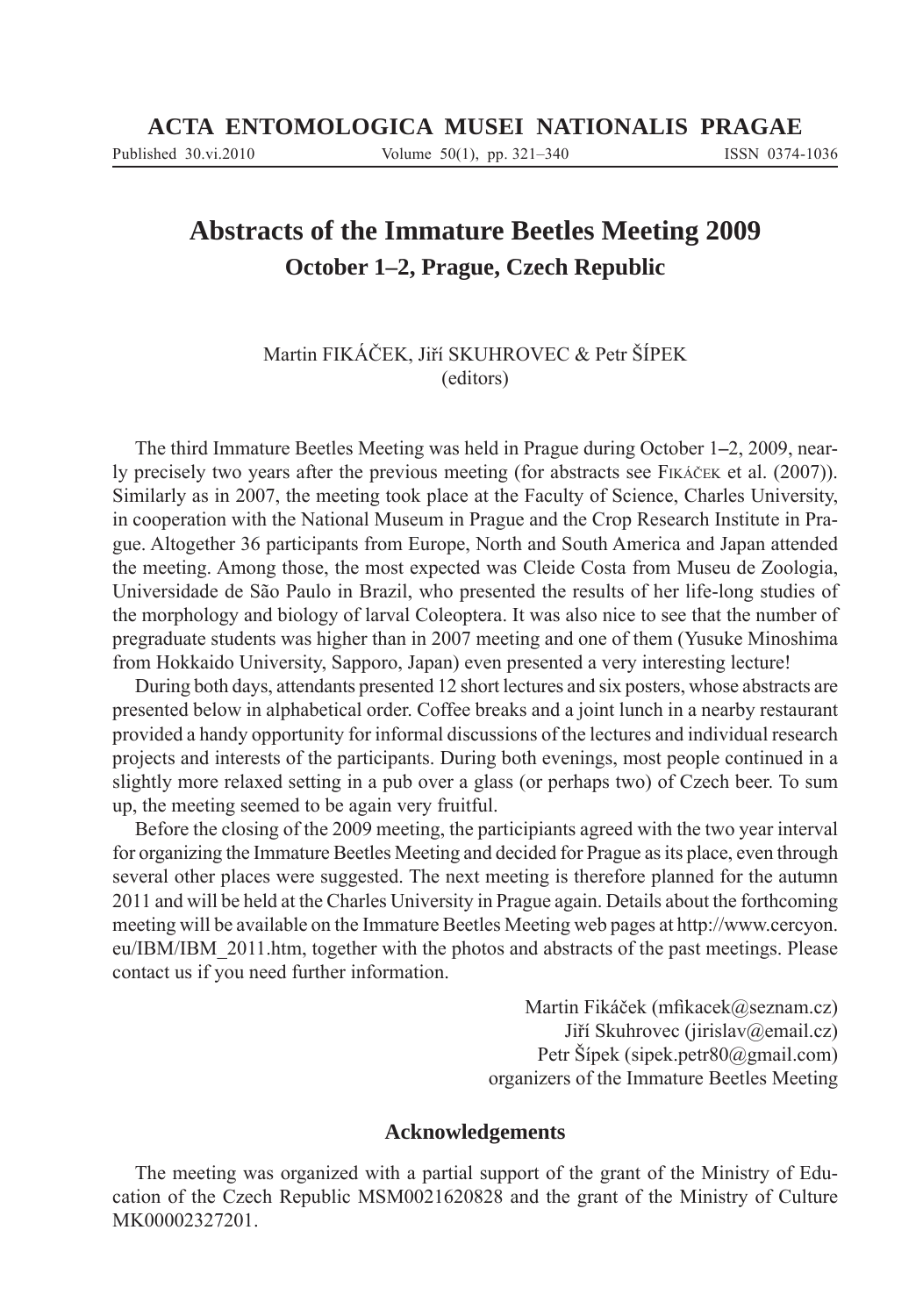### **The list of participants of the Immature Beetles Meeting 2009**

Ahrens, Dirk (Natural History Museum, London, UK) Bílý, Svatopluk (National Museum, Prague, Czech Republic) Borowiec, Lech (Zoological Institute, University of Wrocław, Poland) Costa, Cleide (Museu de Zoologia, Universidade de São Paulo, Brazil) Di Giulio, Andrea (University "Roma Tre", Roma, Italy) Dolenská, Michaela (Czech University of Life Sciences, Prague, Czech Republic) Fikáček, Martin (National Museum, Prague, Czech Republic) Gill, Bruce (Canadian National Collection, Ottawa, Canada) Hájek, Jiří (National Museum, Prague, Czech Republic) Heierman, Theodor (Wageningen University, the Netherlands) Hlaváč, Peter (Košice, Slovakia) Horák, Jakub (Czech University of Life Sciences, Prague, Czech Republic) Janšta, Petr (Charles University, Prague, Czech Republic) Jelínek, Josef (National Museum, Prague, Czech Republic) Kilian, Aleksandra (University of Wrocław, Poland) Kolibáč, Jiří (Moravian Museum, Brno, Czech Republic) Král, David (Charles University, Prague, Czech Republic) Maurizi, Emanuela (University "Roma Tre", Roma, Italy) Mikát, Michael (Charles University, Prague, Czech Republic) Minoshima, Yusuke (Hokkaido University, Sapporo, Japan) Moore, Wendy (University of Arizona, Tucson, Arizona, USA) van Nieuwenhuijzen, André (Roseč, Czech Republic) Perreau, Michel (Université Paris 7, Paris, France) Přikryl, Zdeněk (Institute of Microbiology, Czech Academy of Sciences, Prague) Růžička, Jan (Czech University of Life Sciences, Prague, Czech Republic) Saska, Pavel (Crop Research Institute, Prague, Czech Republic) Settanni, Chiara (University "Roma Tre", Roma, Italy) Sniegon, Arthur F. (Charles University, Prague, Czech Republic) Smetana, Aleš (Canadian National Collection, Ottawa, Canada) Skuhrovec, Jiří (Crop Research Institute, Prague, Czech Republic) Solodovnikov, Alexey Yu. (Natural History Museum, Copenhagen, Denmark) Świętojańska, Jolanta (University of Wrocław, Poland) Šípek, Petr (Charles University, Prague, Czech Republic) Švácha, Petr (Institute of Entomology, Czech Academy of Science, České Budějovice, Czech Republic) Tarasov, Sergey (Natural History Museum, Copenhagen, Denmark) Wessels-Berk, Brigitta (Plant Protection Service, Wageningen, the Netherlands)

### **References**

FIKÁČEK M., SKUHROVEC J. & ŠÍPEK P. 2007 (eds.): Abstracts of the Immature Beetles Meeting 2007, October 4**–**5, Prague, Czech Republic. *Acta Entomologica Musei Nationalis Pragae* **47**: 287**–**306.

#### **The abstracts should be cited as follows:**

AHRENS D. & ŠÍPEK P. 2010: Larval morphology in the light of chafer (molecular) phylogeny. P. 323. In: FIKÁ-ČEK M., SKUHROVEC J. & ŠÍPEK P. (eds.): Abstracts of the Immature Beetles Meeting 2009, October 1–2, Prague, Czech Republic. *Acta Entomologica Musei Nationalis Pragae* **50**: 323–342.

The abstracts are printed without any corrections.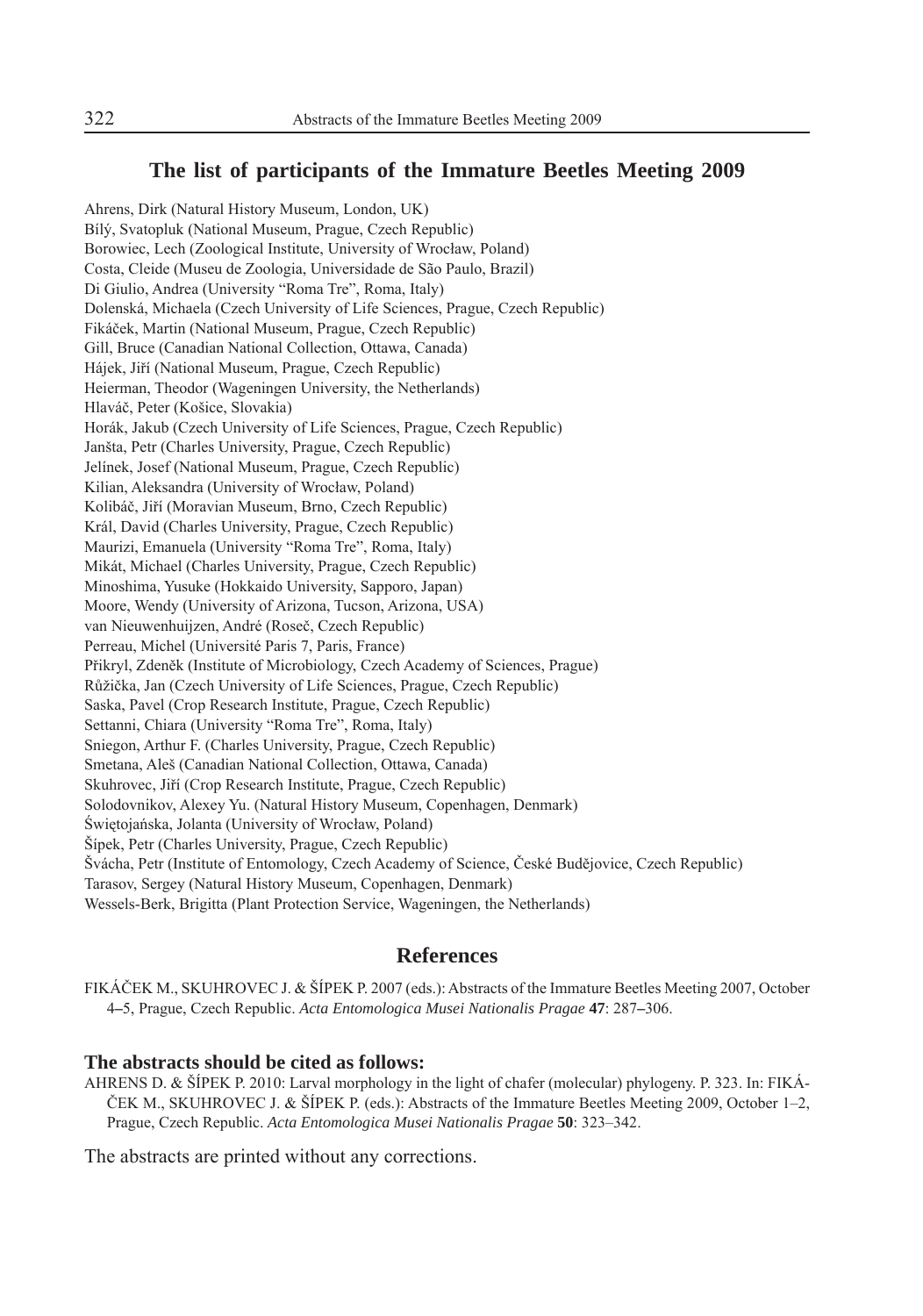# **PRESENTATIONS**

### **Larval morphology in the light of chafer (molecular) phylogeny**

Dirk AHRENS<sup>1)</sup> & Petr ŠÍPEK<sup>2)</sup>

1) Zoologisches Forschungsmuseum Alexander König, Adenauerallee 160, D-53113 Bonn, Germany; e-mail: ahrens.dirk\_col@gmx.de

2) Charles University in Prague, Faculty of Science, Department of Zoology, Viničná 7, CZ-128 44 Praha 2, Czech Republic; e-mail: sipekpetr80@gmail.com

In the light of the so far existing hypotheses of chafer phylogeny (pleurostict Scarabaeidae) we are seeking to prepare the basis for a combined approach analysing molecular as well as morphological data from adults and larvae. Here we represent first results for a larval chafer tree in the melolonthine lineages, including so far 54 taxa (including outgroups) and 55 characters. The currently still present poor resolution for some of the principal chafer lineages underlines the difficulty for a "only larval" tree approach. However, at the other hand we could retrieve the sister group relationship of the southern world melolonthine lineage and the Ablaberini + Sericini which was found also previously independently by adult and molecular characters.

We discuss our findings as well as some of the more relevant characters in the light of the more recent molecular tree hypotheses and give an outcome for the future project.

# **First record of myrmecophily in buprestid beetles: immature stages of** *Habroloma myrmecophila* **(Coleoptera: Buprestidae) associated with** *Oecophylla* **ants**

Svatopluk BÍLÝ<sup>1)</sup>, Martin FIKÁČEK<sup>2,3)</sup> & Petr ŠÍPEK<sup>3)</sup>

<sup>1)</sup> Czech University of Life Sciences, Faculty of Forestry and Wood Sciences, Department of Forest Protection and Game Management, Kamýcká 1176, CZ-165 21 Praha 6 – Suchdol, Czech Republic; e-mail: svatopluk\_bily@nm.cz

2) Department of Entomology, National Museum, Kunratice 1, CZ-148 00 Praha 4, Czech Republic; e-mail: mfikacek@seznam.cz

3) Charles University in Prague, Faculty of Science, Department of Zoology, Viničná 7, CZ-128 44 Praha 2, Czech Republic; e-mail: sipekpetr80@gmail.com

Adults of *Habroloma myrmecophila* Bílý, Fikáček & Šípek, 2008 (Buprestidae: Trachydini) were found to invade damaged or newly constructed nests of *Oecophylla smaragdina*  (Fabricius, 1775) ants (Hymenoptera: Formicidae) during the visit of M. F. and P. Š. to Goa Province (India) in 2002. Larvae of this species were found during the second visit of the locality in 2005 to mine in the leaves forming the *Oecophylla* nest wall and pupate within the mines. Based on the available data, the life cycle of the buprestid species was reconstructed as follows: after mating, adult beetles invade damaged or newly constructed *Oecophylla* nests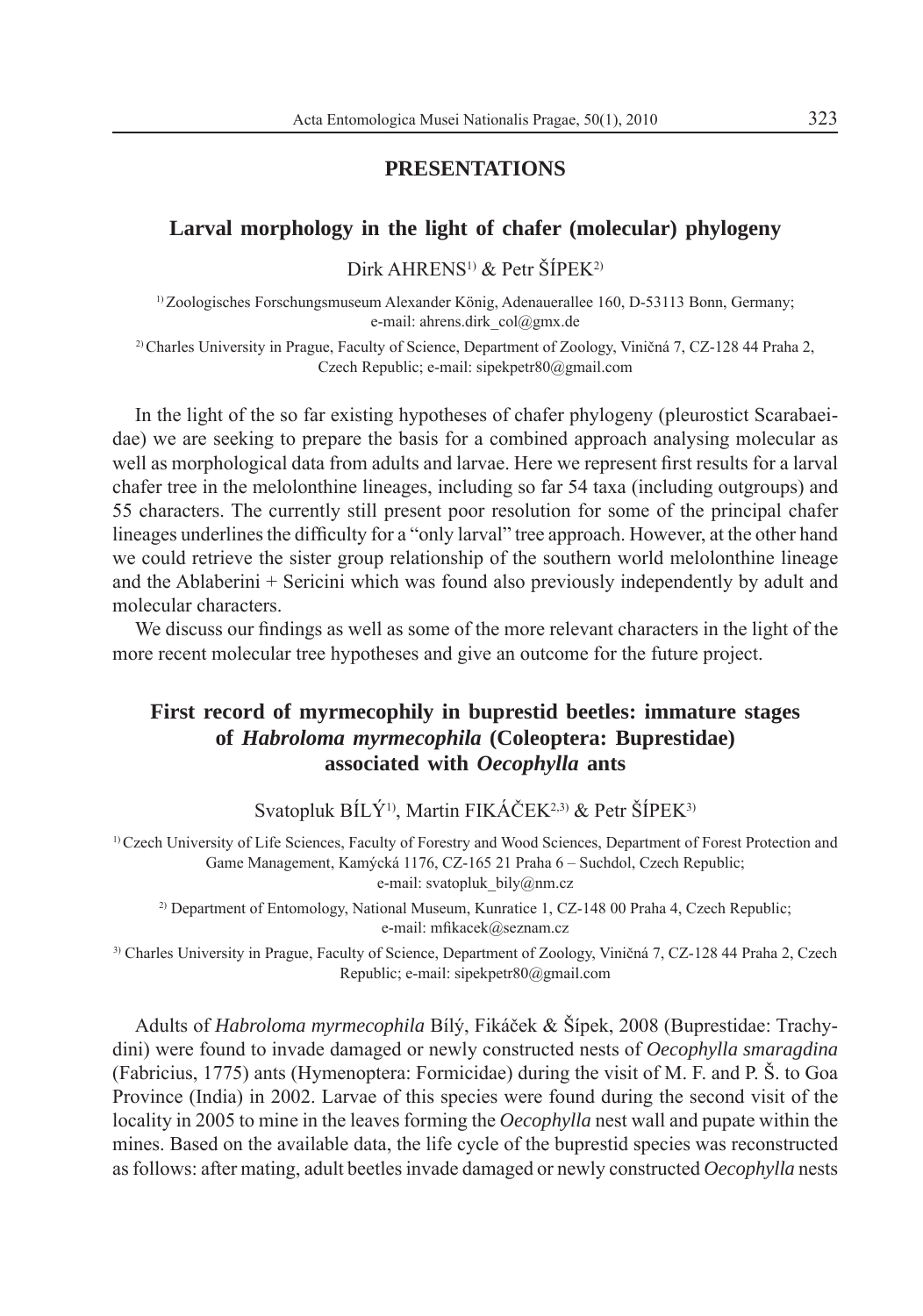to lay eggs; larvae mine in the leaves forming the nest wall and pupate there as well; only adult beetles interact directly with ants, potentially triggering their necrophoric behaviour when caught (video showing the interactions of adult *Habroloma* with ants was shown, may be downloaded from http://www.cercyon.eu/Publications\_PDF/BilyEtAl\_HabrolomaVideo. avi.

Presented results were already published in the following paper:

BÍLÝ S., FIKÁČEK M. & ŠÍPEK P. 2008: First record of myrmecophily in buprestid beetles: immature stages of Habroloma myrmecophila sp. nov. (Coleoptera: Buprestidae) associated with Oecophylla ants (Hymenoptera: Formicidae). *Insect Systematic and Evolution* **39**: 121–131.

# **The Immature Coleoptera Collection of the "Museu de Zoologia da Universidade de São Paulo" Brazil**

#### Cleide COSTA

Museu de Zoologia da Universidade de São Paulo, Caixa Postal 42.494, Cep 04218-970, São Paulo, SP, Brasil; e-mail: cleideco@usp.br

Although C. Costa has been studying the biology of the immature beetles since 1966, the increase of the Coleoptera Immature Collection of the "Museu de Zoologia da Universidade de São Paulo" has been more intensive with the collaboration of S. A. Vanin since 1977, when a long term project was elaborated to collect and rear immature beetles. Then it was necessary to include in the project the installation of a laboratory with the entire necessary infrastructure to rear larvae. In this way that collection has grown steadily ever since, also counting on the expressive assistance of S. A. Casari and S. Ide in the years that followed. Financial research support to this project was provided by "Fundação de Amparo a Pesquisa do Estado de São Paulo (FAPESP)" and "Conselho Nacional de Desenvolvimento Científico e Tecnológico (CNPq)".

For about the last thirty years, we have made over 80 scientific expeditions to collect larvae mainly in the Atlantic Forest and "Cerrado" vegetation in Central Brazil. Part of the Amazon Forest and the "Restingas" areas of the South Coast of "São Paulo and Rio Grande do Sul" have also been visited. The specimens come chiefly from the following regions: Pará: Belém; Distrito Federal: Brasília; Mato Grosso: Cuiabá (Chapada dos Guimarães); Mato Grosso do Sul: Costa Rica; Goiás: Mineiros (Parque Nacional das Emas); Minas Gerais: Santa Bárbara (Serra do Caraça); Rio de Janeiro: Nova Friburgo; São Paulo: Araras, Campinas, Campos do Jordão, Guapiara, Guarujá, Itanhaém, Paranapiacaba, Peruíbe, Salesópolis (Estação Biológica de Boracéia), São Paulo; Paraná: Curitiba; Rio Grande do Sul: Pelotas, Rio Grande.

The methodology included the collection of larvae and of living adults for correlating immature and adults, and identifying the species. Sometimes, depending on the species, the correlation larva / adult was made on the spot and then both were fixed in an appropriate way. In other cases, depending on the larval instars, it was necessary to maintain them in the laboratory for not longer than two years. When we had a great larvae series of the same species and the laboratory rearing had been successful, it was possible to obtain and preserve larva, pupa and adult. Being the number of larvae small, we generally photographed the pupa and preserved the larva and the adult. If there was a single larva, the pupa was photographed, the larva and pupa exuviae were preserved and the adult was obtained. Consequently, a collection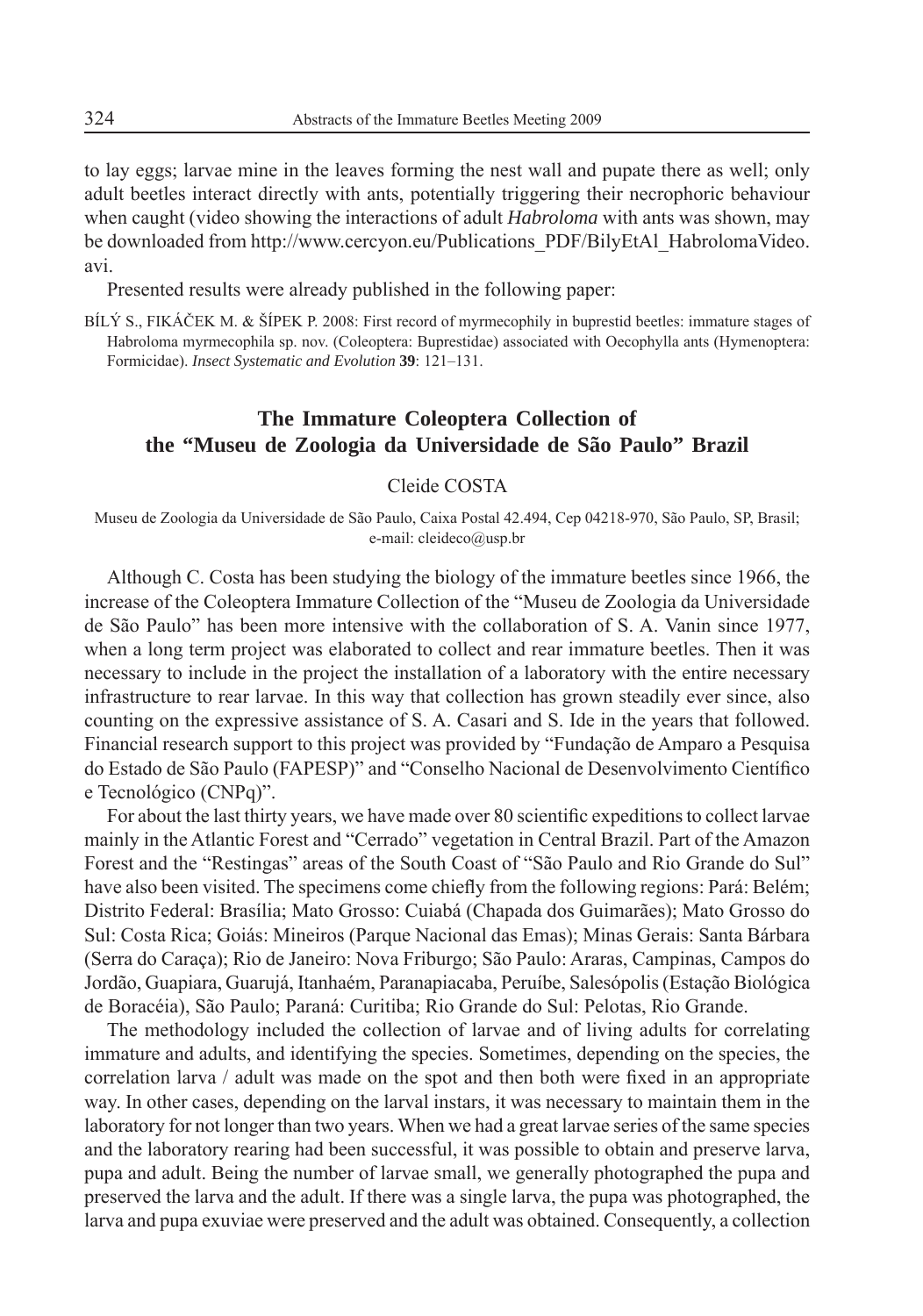of about 18,521 larvae, 3,159 pupae and 17,480 adults was assembled: a collection in which the majority of immatures were correlated to the adults by means of their rearing.

So far, 27 scientific articles dealing with the specimens of that collection have been published in a series entitled "Larvae of Netropical Coleoptera". 19 more articles, including large revisions and a book on the "*Larvas de Coleoptera do Brasil*" have been produced.

The collection is maintained in flasks of glass of several sizes and preserved in ethanol 70%. Now it is zipped in 6 steel cabinets and in 145 steel lidless drawers. Most of the adults are conditioned together with the immature reared in the laboratory; part of them is mounted dried and kept in separate cabinets. It is the unique collection among its congeners in the world that includes material almost exclusively reared in laboratory (Costa 1999).

In 1992 the use of the immature collection was made available after the creation of a database using "Access for Windows" that allows the input of the generated data, then making it easier to retrieve collection and to simplify the entering or deletion to information. Four linked files and their respective indexes form that database. The file *Imat-col*, the main one, contains information such as: number of the sample, localization of the sample in the collection, collection locality (coded), classification (coded) up to species level, data on sample movement (donations, exchanges, loans), description of the sample, generated publications, etc. There are files linked to it such as: *Imat-loc*, with data of the collection locality and collectors; *Imat-cla*, with the classification of the Coleoptera (LAWRENCE  $\&$  NEWTON 1995), structured in such a way that periodic upgrades are allowed; and, *Imat-cri,* with relating data to the breeding of the material in the laboratory.

Coleoptera is the richest and the most diversified order among Insecta with ca. of 25,000 genera and 350,000 species, corresponding to 40% of the total insects and 30% of the animals. Large part of that contingent are found in the tropical regions and especially in the Neotropical Region considered the biggest repository of the biodiversity in the planet. About 7,000 genera and 80,000 species are known to come from the latter and among them approximately  $5,000$  genera and  $30,000$  species are from Brazil. These figures show how incipient is the knowledge of the diversity of that group, and how enormous is the task of the coleopterists in general, especially those in Latin America.

The complete metamorphosis is considered one of the causes of the great diversity of the holometabolan insects; but in the Coleoptera, the presence of the elytra contributes to its adaptation practically to both terrestrial and fresh water habitats.

Fauna diversity is better understood from bionomics and systematic studies that favor more precise knowledge of the ecological, morphological adaptations, inter-specifi c associations, etc., besides offering basic information to the phylogenetic studies of the groups. The larvae and adults of Coleoptera possess independent adaptations that reflect a more complex evolution in some way. Systematic and cladistic analysis that involves characters of larvae and adults could offer a wider vision of the evolutionary process.

- COSTA C. 1999: Coleoptera, cap. 12. In: BRANDÃO C. R. F. & CANCELLO E. M. (eds.): Invertebrados terrestres, vol. 5. In: JOLY C. A. & BICUDO C. E. DE M. (orgs.): *Biodiversidade do Estado de São Paulo*, *Brasil*: *síntese do conhecimento ao fi nal do século XX.* Fundação de Amparo à Pesquisa do Estado de São Paulo–FAPESP, São Paulo, pp. 113–122.
- LAWRENCE J. F. & NEWTON A. F. Jr. 1995: Families and subfamilies of Coleoptera (with selected genera, notes, references and data on family–group names). In: PAKALUK J. & ŚLIPIŃSKI S. A. (eds.): *Biology*, *phylogeny*, *and classifi cation of Coleoptera*: *papers celebrating the 80th birthday of Roy A*. *Crowson*. *Vol. 2*. Muzeum i Instytut Zoologii, PAN, Warszawa, pp. 779–1092.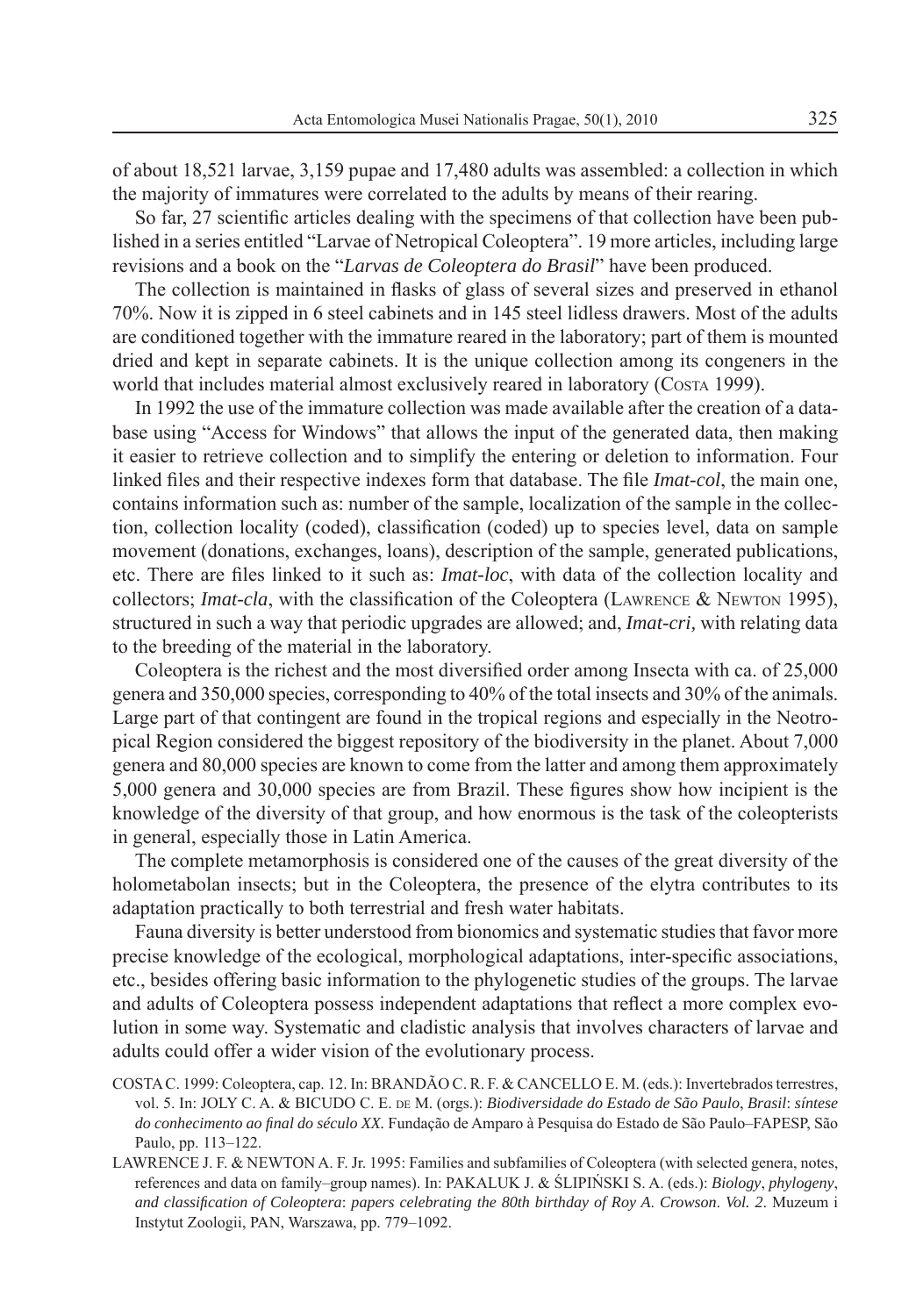# **Coleoptera larval fauna associated with termite nests (Isoptera) with emphasis on the "bioluminescent termite nests" from central Brazil**

Cleide COSTA1) & Sergio Antonio VANIN1, 2)

1) Museu de Zoologia, Universidade de São Paulo, Avenida Nazaré, 481, 04263-000 São Paulo, SP, Brazil; e-mail: cleideco@usp.br

2) Departamento de Zoologia, Instituto de Biociências, Universidade de São Paulo, Rua do Matão, Travessa 14, 101, 05508-900 São Paulo, SP, Brazil; e-mail: savanin@ib.usp.br

A numerous and diversified insect larval fauna including many beetle species is found in the interior of termite nests. This fauna occurs in living colonies as well as in abandoned nests. The inside of the nest provides stable environment protected against climatic variations and enemies. In many cases the termite nest seems to constitute the main or the only place where these beetles can develop.

For many years we collected and studied Coleoptera larvae, associated with termite nests, mainly species of the families Elateridae, Carabidae, Melyridae, Passalidae, Scarabaeidae and Tenebrionidae. As most of the studied species were described by us in several papers and in a book, and the species reported associated with the termite nests are of different taxa, we find it worthwhile presenting a synthesis of the gathered observations, pointing out some aspects not dealt with yet.

The beetle larvae that inhabit termite nests present modifications that allow them to cohabitate with the termites. Considering the features of larvae found only in the central inner part of termite nest, some are physogastric and bear special glands and different kinds of setae all over their bodies, whereas others are not physogastric. Both kinds of larvae may be termite predators. Some species usually live in the nest cabbage pan, feeding on organic matter, mushrooms and excrements or eating the nest walls and sometimes causing the nest to be destroyed. Other species live in superficial galleries of the nest and feed on prevs that live outside. However, all interactions between these inquilines and their hosts are very complex.

The phenomenon of the bioluminescent termite nest from Central Brazil is very impressive; caused by larvae of *Pyrearinus termitilluminans* Costa (Coleoptera, Elateridae), which are found in old nests of *Cornitermes cumulans* (Kollar *in* Pohl) (Termitidae, Nasutitermitinae), one meter or more in height. These larvae excavate an intricate network of tunnels in the outer layers of the mounds leading outside, from where they stick out their head and green-shining luminous prothorax to attract and catch flying preys, especially termites and ants.

The topics discussed are as follow: (i) some general aspects of the bioluminescence related to the elaterid fireflies; (ii) description of the bioluminescence phenomenon of the termite nests from Central Brazil including a historical review, particularities of genus *Pyrearinus*  Costa, 1975, mainly the *pumilus* group, where *P. termitilluminans,* the species responsible for the termite nest bioluminescence, is placed; (iii) other beetle larvae related to the termite nests and their adaptations to live in that environment; (iv) some functional categories of association of beetle larvae to termite nests.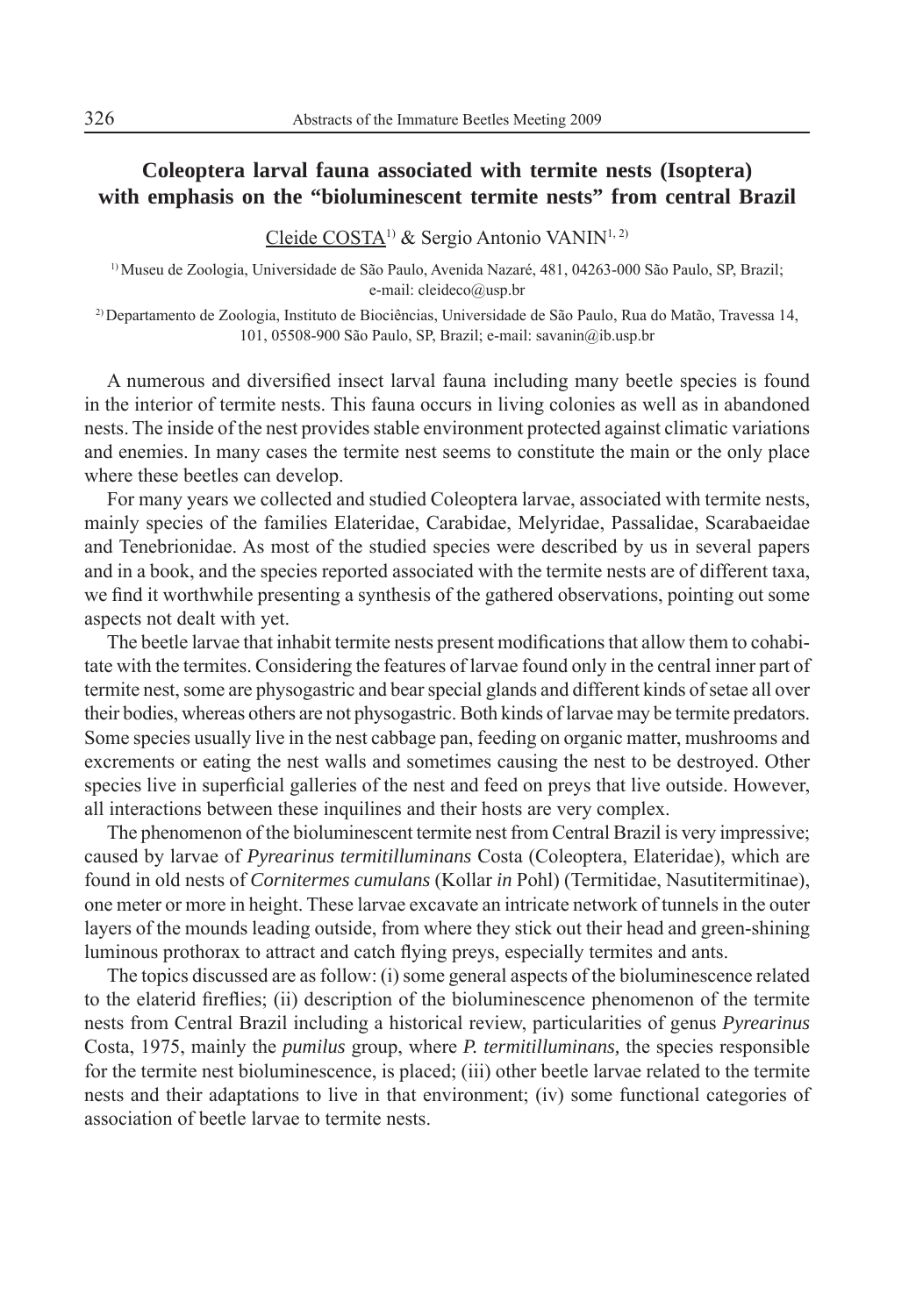# **Adaptations to myrmecophily and evolution of Paussini larvae (Coleoptera: Carabidae: Paussinae)**

#### Andrea DI GIULIO<sup>1)</sup> & Wendy MOORE<sup>2)</sup>

1) Department of Biology, University "Roma Tre", Viale G. Marconi 446, I-00146 Rome, Italy; e-mail: digiulio@uniroma3.it

2) Department of Entomology, University of Arizona, Tucson, Arizona 85721-0036 USA; e-mail: wmoore@email.arizona.edu

Paussini is a pantropical monophyletic tribe containing 516 described species. Adults and larvae are obligate guests of ants (myrmecophilies) and adults have a remarkable diversity of morphological adaptations for living in ant nests. Larvae are extraordinarily rare and most descriptions are based on one, or only a few,  $2<sup>nd</sup>$  and/or  $3<sup>rd</sup>$  instar specimens. To date, larvae have been described from only 10 Paussini species representing three of the seven subtribes and four of the 22 genera (Cerapterina, *Arthropterus*, 1 species; Platyrhopalina, *Platyrhopalopsis,* 1 species; and Paussina, *Granulopaussus,* 1 species and *Paussus*, 7 species).

Recently we discovered larvae of two additional species of *Paussus*: two 1<sup>st</sup> instar larvae were reared from adult *Paussus favieri* collected in Morocco and a 2nd instar *Paussus* larva was collected in Madagascar. These new discoveries motivated us to compare the morphology among all known larvae of the tribe to assess the breadth and diversity of adaptations to a myrmecophilous lifestyle. Here, we present preliminary results.

Characteristics common to all Paussini larvae include a shortening of base of the head capsule; absence of coronal suture and stemmata; anteromedial emargination of the frontaloclypealabrale; reduction of palpi, lacinia, galea and ligula; shortening of antennae and mandibles; fusion of the leg segments (trochanter, femur, tibia, and tarsus) and presence of only one tarsal claw, and fusion of urogomphal lobes into plates. They also have a mandibular prostheca, swollen prementum, enlarged antennal sensorium, modified sensilla. Based on a phylogenetic analysis of these characteristics we recovered the following relationship among subtribes ((Cerapterina + (Platyrhopalina + Paussina)).

In stark contrast to the remarkable morphological diversity of unique adaptations present in adult Paussina, we found that the larvae show surprising morphological homogeneity, even among *Paussus* larvae that live with ants classified in different subfamilies. The strong similarity among larvae indicates there may be strong stabilizing selection acting at this life stage, whereas there seems to be divergent selection acting at the adult stage presumably driven by interactions with host ants. In fact, we found only few larval characters that may be phylogenetically informative within the subtribe. These are associated with the antennae, mouthparts and fine microstructure of the terminal disk. In particular, the following characters vary among species: 1) shape and dimensions of the antennal sensorium; 2) shape and length of antennomere IV; 3) presence/absence and relative length of the mandibular prostheca and of the seta closest to the prostheca; 4) relative position and shape of the seta closest to the retinaculum; 5) relative length and number of maxillary palpomeres; 6) presence/absence of remnants of the lacinia; 7) shape and length of the tarsal claw; 8) relative width and shape of plates of terminal disk; 9) structure, number and position of sensilla S-I; 10) length and shape of radial sensilla (sensilla S-II, marginal to terminal disk).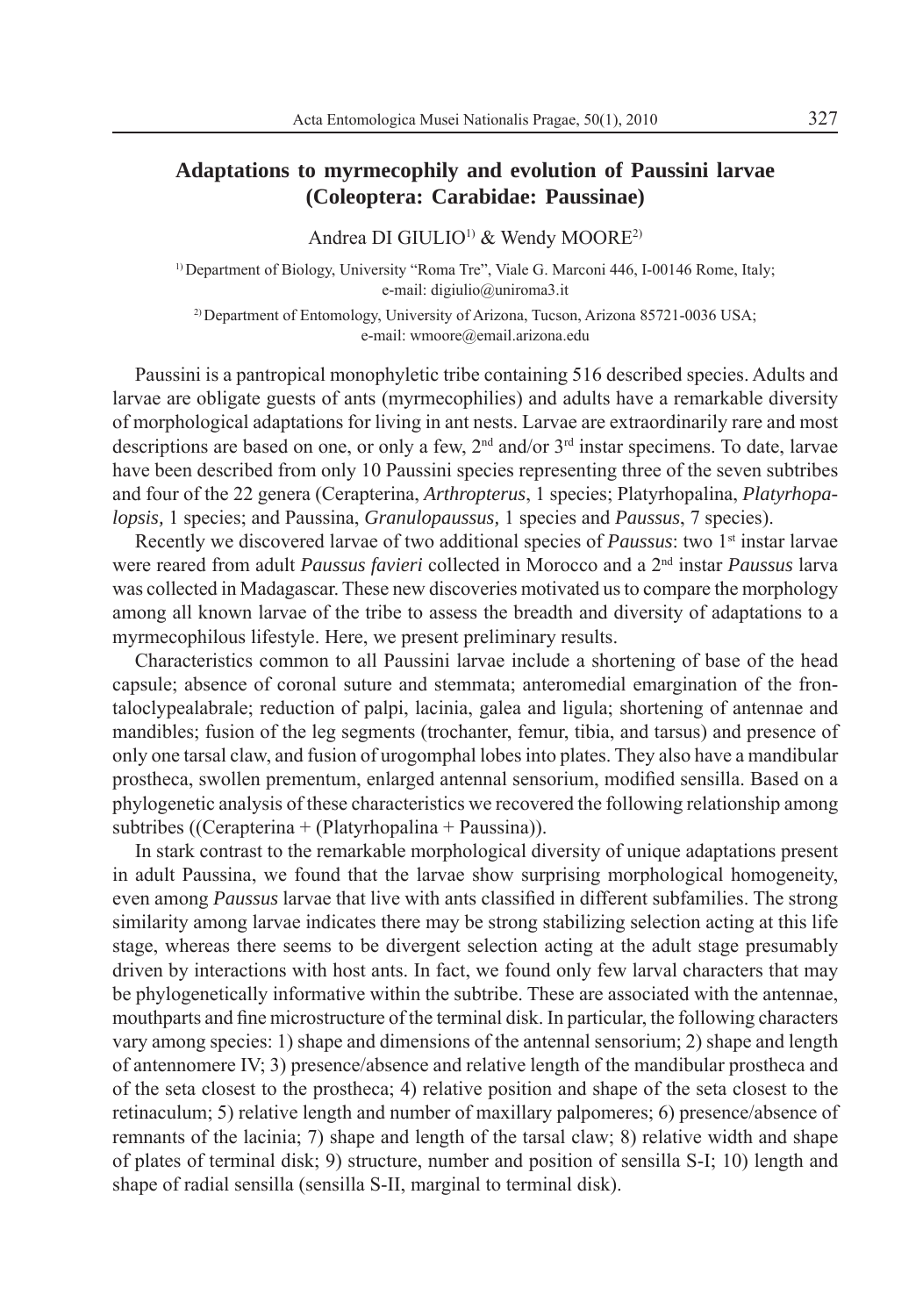# **Biology and larval morphology of the genus** *Satonius*  **(Coleoptera: Myxophaga: Torridincolidae)**

Martin FIKÁČEK1,2) & Jiří HÁJEK1)

<sup>1)</sup> Department of Entomology, National Museum, Kunratice 1, CZ-148 00 Praha 4, Czech Republic; e-mails: mfikacek@seznam.cz, jiri\_hajek@nm.cz

2) Charles University in Prague, Faculty of Science, Department of Zoology, Viničná 7, CZ-128 44 Praha 2, Czech Republic

A brief review of the larval morphology and biology of the larvae of the family Torridincolidae was presented, focused on the genus *Satonius* Endrödy-Younga, 1997. Larval morphology of two species, *S. stysi* Hájek & Fikáček, 2008 and *S. kurosawai* Satô, 1982 was compared with remaining torridincolid genera. Larvae of *Satonius* were shown to be very characteristic among Torridincolidae by their extremelly flattened body with large lateral lobes of thoracic segments covering legs as well as by modified orientation of the legs and their unusual chaetotaxy). Suprisingly, all these characters are shared with the larvae of the genus *Ytu* Reichardt, 1973 which is not closely related to *Satonius* based both on larval and adult characters (BEUTEL 1999, BEUTEL et al. 1999). Similar morphology of larvae of *Satonius* and *Ytu* are therefore supposed as parallel adaptations for the larval environment – very thin film of water in seepage habitats. Bdeloid rotifers were found to be associated with most larvae of *Satonius stysi* available for our study – this represents the first known association of these rotifers with insects (they are only known to be associated with many aquatic Crustacea). A part of the presented results was already published by HAJEK & FIKÁČEK (2008).

- BEUTEL R. G. 1999: Phylogenetic analysis of Myxophaga (Coleoptera) with a redescription of Lepicerus horni (Lepiceridae). *Zoologischer Anzeiger* **237** (1998/99): 291–308.
- BEUTEL R. G., MADISSON D. R. & HAAS A. 1999: Phylogenetic analysis of Myxophaga (Coleoptera) using larval characters. *Systematic Entomology* **24**: 171–192.
- HÁJEK J. & FIKÁČEK M. 2008: A review of the genus Satonius (Coleoptera: Myxophaga: Torridincolidae): taxonomic revision, larval morphology, notes on wing polymorphism, and phylogenetic implications. *Acta Entomologica Musei Nationalis Pragae* **48**: 655–676.

# *Horelophopsis* **larvae? The unknown larvae collected with** *Horelophopsis hanseni* **Satô et Yoshitomi (Coleoptera, Hydrophilidae, Horelophopsinae)**

Yûsuke MINOSHIMA<sup>1)</sup>, Masakazu HAYASHI<sup>2)</sup>, Norio KOBAYASHI<sup>3)</sup> & Hiroyuki YOSHITOMI4)

1) Systematic Entomology, Graduate School of Agriculture, Hokkaido University, Sapporo, 060-8589 Japan; e-mail: m-yusuke@res.agr.hokudai.ac.jp

2) Hoshizaki Green Foundation, Okinoshima 1659-5, Sono-chô, Izumo, Shimane Pref., 691-0076 Japan

3) Hokkaido University Museum, Hokkaido University, Sapporo, 060-0810 Japan

4) Ehime University Museum, Ehime University, Bunkyo-chô 3, Matsuyama, 790-8577 Japan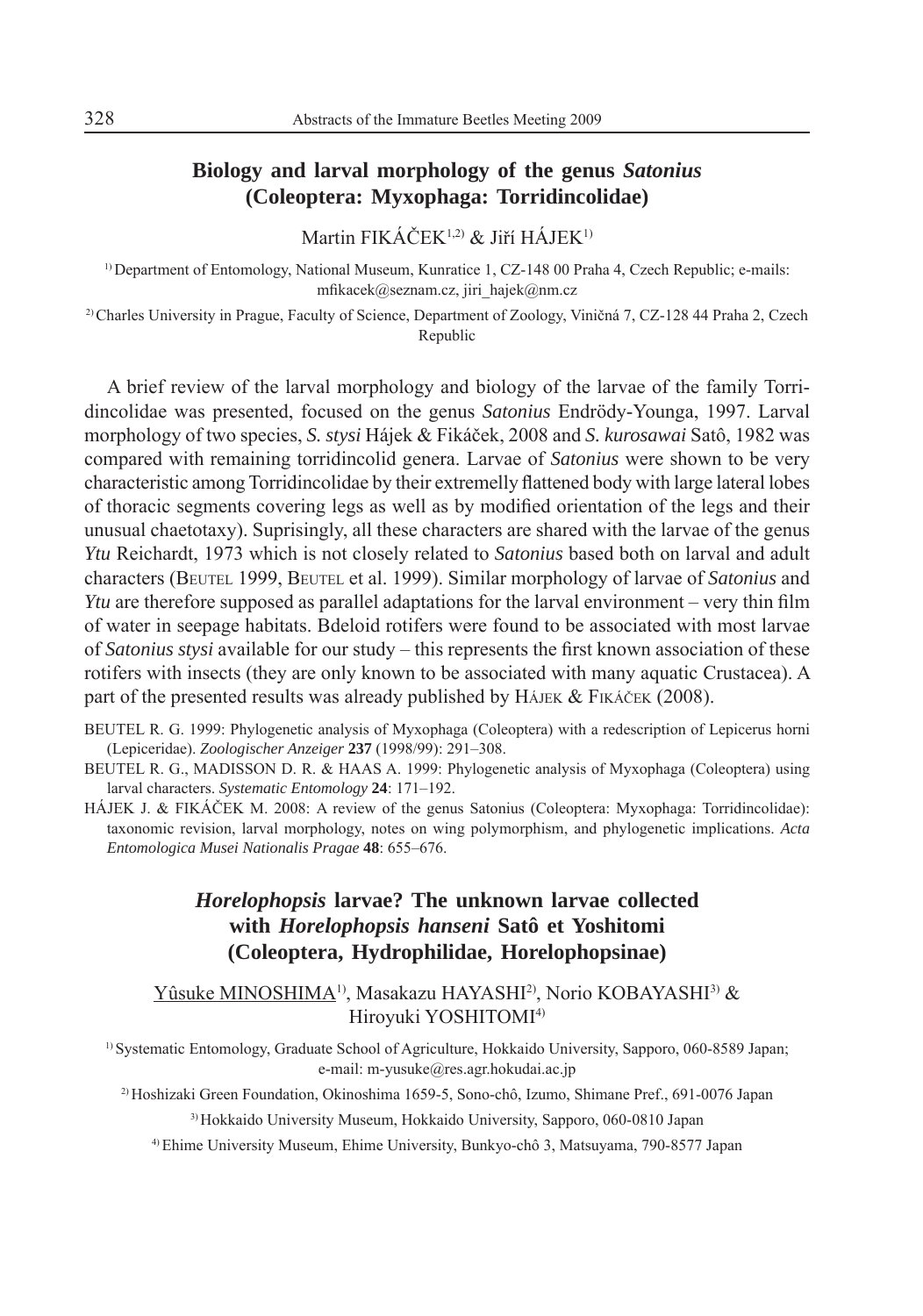Horelophopsinae is a subfamily of the family Hydrophilidae established for a single genus *Horelophopsis* Hansen, 1997, which includes two rare species, *H. avita* Hansen, 1997 from New Guinea and *H. hanseni* Satô et Yoshitomi, 2004 from Japan. The Horelophopsinae was recognised as a basal group of the family Hydrophilidae (s. str.) (HANSEN 1997, ARCHAN-GELSKY et al. 2005). However, this subfamily was not included in most recently published phylogenetic studies. In particular, immature stages of Horelophopsinae have hitherto been completely unknown.

In the recent years, we have examined unknown hydrophilid larvae collected with the adults of *H. hanseni* from river estuaries of Amami-ôshima and Shikoku, Japan. It was a surprise that these larvae were very similar to larvae of the genus *Agraphydrus* Régimbart, 1903 (Hydrophilinae, Hydrophilini, Acidocerina), despite their expected assignment to the genus *Horelophopsis*. Adults of the genus *Agraphydrus* were collected upstream of the collecting sites of *Horelophopsis hanseni* and the reliable identification were therefore not possible just by association of larvae with adults. To confirm the identity of the unknown larvae, we sequenced ca. 570 bp-long portion of the mitochondrial COI gene of the unidentified larva and adults of *Horelophopsis hanseni*. In addition, we also compared the larval morphology of the unidentified larva with *Agraphydrus* larvae.

Firstly, we were able to identify the unknown larvae as *H. hanseni* based on COI gene analysis. Secondly, morphological comparison of *Horelophopsis* with *Agraphydrus* larvae suggests that these larvae are distinguishable by the following characters: 1) sensorial appendage of antennae; 2) inner tooth of the right mandible; 3) inner margin of the left mandible; 4) shape and setae of labium. However, other larval characters are very similar between *Horelophopsis* and *Agraphydrus*, and some characters are shared with other genera of the tribe Hydrophilini (e.g., body shape; asymmetrical anterior margin of head capsule; rather long sensorial appendage of antennomere 2; distinctly asymmetrical mandibles; inner margin of stipes with four slightly branched setae; incomplete sclerotised maxillary palpomere 1; abdomen with short setose "prolegs").

It has been postulated that the subfamily Horelophopsinae is branched off at the base of the Hydrophilidae (s. str.) (HANSEN 1997, ARCHANGELSKY et al. 2005), and the subfamily was therefore recognised as the sister taxon of Hydrophilinae  $+$  Sphaeridiinae, which include almost all species of Hydrophilidae (s. str.). Our observations of the larval morphology suggest two plausible conclusions: 1) *Horelophopsis* is closely related to *Agraphydrus* and the phylogenetic position of the subfamily Horelophopsinae is dubious; 2) adult morphology of *Horelophopsis*, which seem to be unique within the Hydrophilidae, may be a result of its adaptation to the habitat.

ARCHANGELSKY M., BEUTEL R. G. & KOMAREK A. 2005: Hydrophiloidea. 10.1. Hydrophilidae. Pp. 157–183. In: BEUTEL R. G. & LESCHEN R. A. B. (eds.): Coleoptera, Volume 1: Morphology and Systematics (Archostemata, Adephaga, Myxophaga, Polyphaga partim). *Handbook of Zoology, Vol. IV: Arthropoda: Insecta*. Walter De Gruyter, Berlin, 567 pp.

HANSEN M. 1997: A new subfamily for a remarkable new genus and species of Hydrophilidae from New Guinea (Coleoptera: Hydrophilidae). *Annales Zoologici* (Warszawa) **47**: 107–110.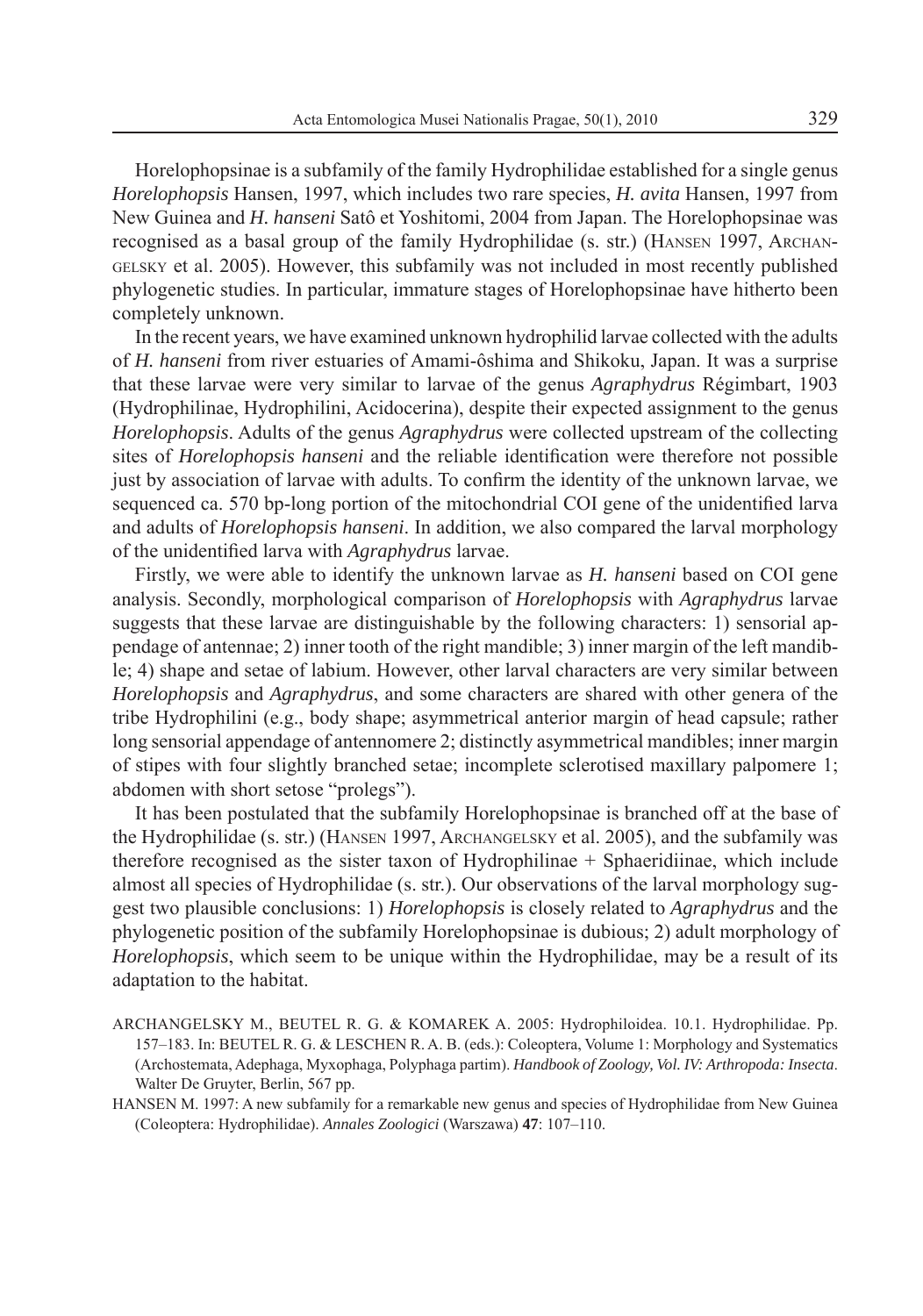# **Paussinae (Coleoptera: Carabidae) larvae recently discovered in Asia and Madagascar**

Wendy MOORE1), Andrea DI GIULIO2) & Xiao-bin SONG3)

<sup>1)</sup> Department of Biology, University "Roma Tre", Viale G. Marconi 446, I-00146 Rome, Italy; e-mail: digiulio@uniroma3.it

2) Department of Entomology, University of Arizona, Tucson, Arizona 85721-0036 USA; e-mail: wmoore@email.arizona.edu

3) Room 401, No. 1, 280 Lane, LiXi Road, ChangNing District, Shanghai City, China; e-mail: bianzitomqiao@sina.com

Paussinae, commonly known as flanged bombardier beetles, are a pantropical group of approximately 750 described species, most of which are obligate symbionts with ants. Larvae are described from relatively few, but taxonomically diverse, species representing 4 of the 5 tribes and 11 of the 43 genera. The larval stage has strong apomorphic traits that define the subfamily as well as many characters that are phylogenetically informative within the group. Since the last comprehensive review (DI GIULIO et al. 2003) many new larvae have been described filling significant gaps in our knowledge (DI GIULIO & MOORE 2004, 2009; MOORE & DI GIULIO 2006). Most recently, larvae of *Sphaerostylus* (*Sphaerostylus*) *goryi* (Laporte de Castelnau, 1834) were collected in Madagascar and larvae of *Eustra* Schmidt-Goebel were collected in Asia [*Eustra* sp. was collected from a *Pachycondyla javana* Mayr, 1867 nest in Taiwan (MOORE 2006; Gustav Chen, personal communication) and *Eustra chinensis* Bänninger, 1949 was field collected and reared from adults in Shanghai, Chinal. Here, we present a preliminary assessment of morphology of these larvae and discuss a method of using morphological and molecular datasets to reciprocally illuminate the evolutionary history of the Paussinae. Using this approach we recognize several larval apomorphies of the tribe Ozaenini: the presence of a transverse keel on the frontoclypeolabrum, a unique setation pattern on the stipes, and urogomphal lobe E divided into two sublobes. Other larval characters are shown to be convergences in taxa which are known to be myrmecophilous: the presence of an elongate galea, a shortened lacinia, a wide labral spine, a short ligula and partial fusion of urogomphal lobes. Future work will include a larval revision and a reassessment of characters and character states in the morphological matrix presented in the last review (DI GIULIO et al. 2003) especially in light of new information in the seven new taxa discovered since that publication.

- DI GIULIO A., FATTORINI S., KAUPP A., VIGNA TAGLIANTI A. & NAGEL P. 2003: Review of competing hypotheses of phylogenetic relationships of Paussinae (Coleoptera: Carabidae) based on larval characters. *Systematic Entomology* **28**: 509–537.
- DI GIULIO A. & MOORE W. 2004: The first-instar larva of the genus Arthropterus (Coleoptera: Carabidae: Paussinae): implications for evolution of myrmecophily and phylogenetic relationships within the subfamily. *Invertebrate Systematics* **18**: 101–115.
- DI GIULIO A. & MOORE W. 2009: The first known larva of the Australian genus Mystropomus Chaudoir (Coleoptera: Carabidae: Paussinae). *Australian Journal of Entomology* **48**: 140–148.
- MOORE W.& DI GIULIO A. 2006: Description and behaviour of Goniotropis kuntzeni larvae (Coleoptera: Carabidae: Paussinae: Ozaenini) and a key to genera of Paussinae larvae. *Zootaxa* **111:** 1–19.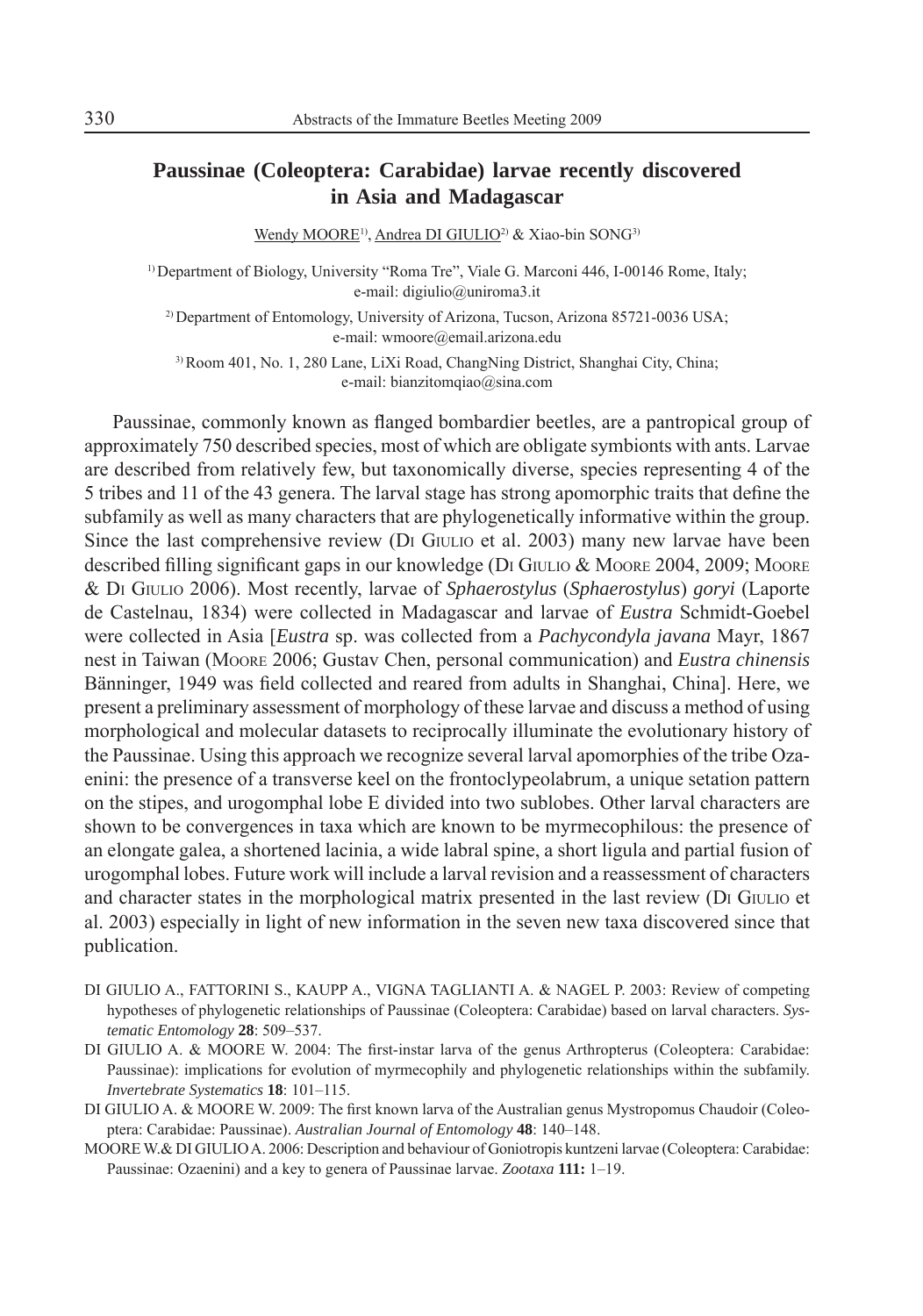### **Rearing hydrophilid larvae (Coleoptera: Hydrophilidae)**

#### Andre van NIEUWENHUIJZEN

Roseč 48, 378 46 Roseč, Czech Republic; e-mail: andre@waterbeetles.org

Many aquatic beetles can be reared *ab ovo* using a very simple method:

Several adults are put together in a small container with some tap water. They are not fed and no attempt is made to recreate a habitat. For swimming beetles (Dytiscidae and *Berosus*) the only thing provided is a leaf, as a substrate to deposit eggs. For crawling beetles, a string of moss is provided. After one or two days, eggs have been deposited in about half of the cases. If not, the project is abandoned. Eggs hatch after about ten days. The newly hatched larvae are fed with *Artemia*-naupliae. They are kept in the same container, unless only three or four are left. Canibalism occurs occasionally, but is not a huge problem when ample food is provided. This way, larvae can be bred to reach the third instar. Then they are killed in boiling water, cleared in lactic acid and described.

# **Review of published larval descriptions in carrion beetles (Coleoptera: Silphidae)**

# Jan RŮŽIČKA

Department of Ecology, Faculty of Environmental Science, Czech University of Life Sciences in Prague, CZ-165 21 Praha 6 – Suchdol, Czech Republic; e-mail: ruzickajan@fzp.czu.cz

The family Silphidae has recently ca. 183 valid extant species (RŮŽIČKA & SCHNEIDER 2004; SIKES 2005, 2008). Papers concerning larval descriptions and/or illustrations cover 56 species of the family (ca. 31 % of the species): 21 species of the subfamily Nicrophorinae (ca. 28 % of the 75 species) and 34 species of the subfamily Silphinae (ca. 31 % of the 111 species). Some formal descriptions provide only insufficient details concerning external morphology of the larvae and omit characters on important morphological structures. Moreover, papers with single species descriptions provide sometimes only information relevant at generic level. External morphology of both subfamilies, Nicrophorinae and Silphinae, is characterized by NEWTON (1991) and SIKES (2005, 2008). Good regional identification keys are available only for northern North America (ANDERSON & PECK 1985) and for central Europe (KLAUSNITZER 1997).

No published information is available for the following genera/subgenera: *Eonecrophorus* Kurosawa, *Necroxenus* Semenov-Tian-Shanskiy (both Nicrophorinae); *Diamesus* Hope, *Heterotemna* Wollaston, *Deutosilpha* Portevin and *Chrysosilpha* Portevin (all Silphinae). However, larval material of *Diamesus osculans* (Vigors) and *Heterotemna tenuicornis* (Brullé) is at disposal, as well as other larvae belonging to several further species of *Aclypea* Reitter, subgenus *Eusilpha* Semenov, *Silpha* Linnaeus and *Thanatophilus* Leach.

ANDERSON R. S. & PECK S. B. 1985: *The carrion beetles of Canada and Alaska, Coleoptera: Silphidae and Agyrtidae. The insects and arachnids of Canada, Part 13*. Agriculture Canada, Ottawa, 121 pp.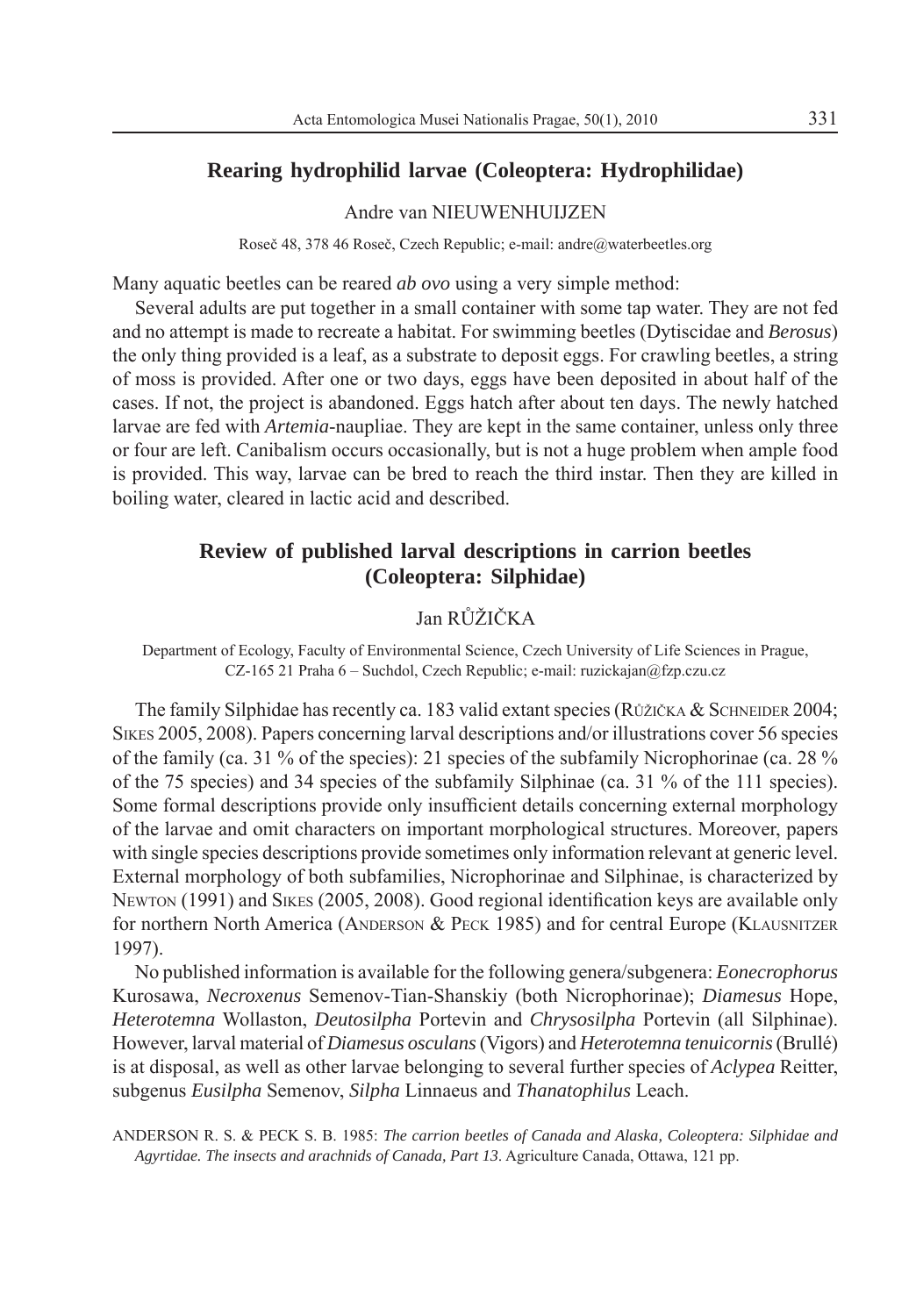- KLAUSNITZER B. 1997: 19. Familie: Silphidae. Pp. 39–65. In: KLAUSNITZER B. (ed.): *Die Larven der Käfer Mitteleuropas. 4. Band, Polyphaga, Teil 3, sowie Ergänzungen zum 1. bis 3. Band*. Goecke & Evers, Krefeld, 370 pp.
- NEWTON A. F., Jr. 1991: Silphidae. Pp. 339–341. In: STEHR F. W. (ed.): *Immature Insects, Volume 2*. Kendall/ Hunt, Dubuque, 974 pp.
- RŮŽIČKA J. & SCHNEIDER J. 2004: Family Silphidae Latreille, 1807. Pp. 229–237. In: LÖBL I. & SMETANA A. (eds.): *Catalogue of Palaearctic Coleoptera, Vol. 2: Hydrophiloidea* – *Histeroidea* – *Staphylinoidea*. Apollo Books, Stenstrup, 942 pp.
- SIKES D. S. 2005: Silphidae Latreille, 1807. Pp. 288–296. In: BEUTEL R. G. & LESCHEN R. A. B. (eds.): *Handbook of Zoology, Volume IV: Arthropoda: Insecta, Part 38: Coleoptera, Beetles. Volume 1: Morphology and Systematics (Archostemata, Adephaga, Myxophaga, Polyphaga partim).* Walter de Gruyer, Berlin & New York, 632 pp.
- SIKES D. S. 2008: Carrion Beetles (Coleoptera: Silphidae). Pp. 749–758. In: CAPINERA J. L. (ed.): *Encyclopedia of Entomology, Second Edition*. Springer, London, 4346 pp.

### **Seed feeding in carabid larvae (Coleoptera: Carabidae)**

### Pavel SASKA

Crop Research Institute, Drnovská 507, Prague 6 – Ruzyně, Czech Republic; e-mail: saska@vurv.cz

Carabid beetles are important predators of seeds of many plant species, including weeds. In most studies only adults are concerned, although larvae of most seed-eating species also greatly depend on seeds as diet. This paper reviews the present knowledge on seed feeding by carabid larvae in terms of their behaviour, requirements, preferences and seed consumption rates.

Seed feeding by larvae occurs mainly within tribes Zabrini and Harpalini. Behaviour related to seed feeding included – seed caching in subterranean burrows and manipulation and dehusking the seed. Requirements for seed is documented on the larval survival and duration on development, and preferences on results from caffeteria experiments, when larvae had a choice. Consumption rates obtained in laboratory will be compared with that of the adults. Acknowledgement. Supported by the grant MZe 0002700604.

# **Immature stages of Euchirinae: genera** *Cheirotonus* **and** *Propomacrus*  **with comments on their phylogeny based on larval and adult characters**

Petr ŠÍPEK, Petr JANŠTA & David KRÁL

Charles University in Prague, Faculty of Science, Department of Zoology, Viničná 7, CZ-128 44 Praha 2, Czech Republic; e-mails: sipekpetr80@gmail.com, janstapetr@gmail.com, kraldavid@centrum.cz

The Euchirinae are considered to be a poorly studied, somewhat mysterious enigmatic group within the family Scarabaeidae with an uncertain subfamiliar status (YOUNG 1989, SCHOLTZ  $&$  GREBENNIKOV 2005, SMITH et al. 2006). The group consists of three genera primarily confined to highland areas of Asia, the Near East and SE Europe. In insular and continental Asia, species of *Cheirotonus* Hope, *Euchirus* Kirby et Spence and *Propomacrus* Newmann are distributed approximately between the province of Nanjiang in China in the north and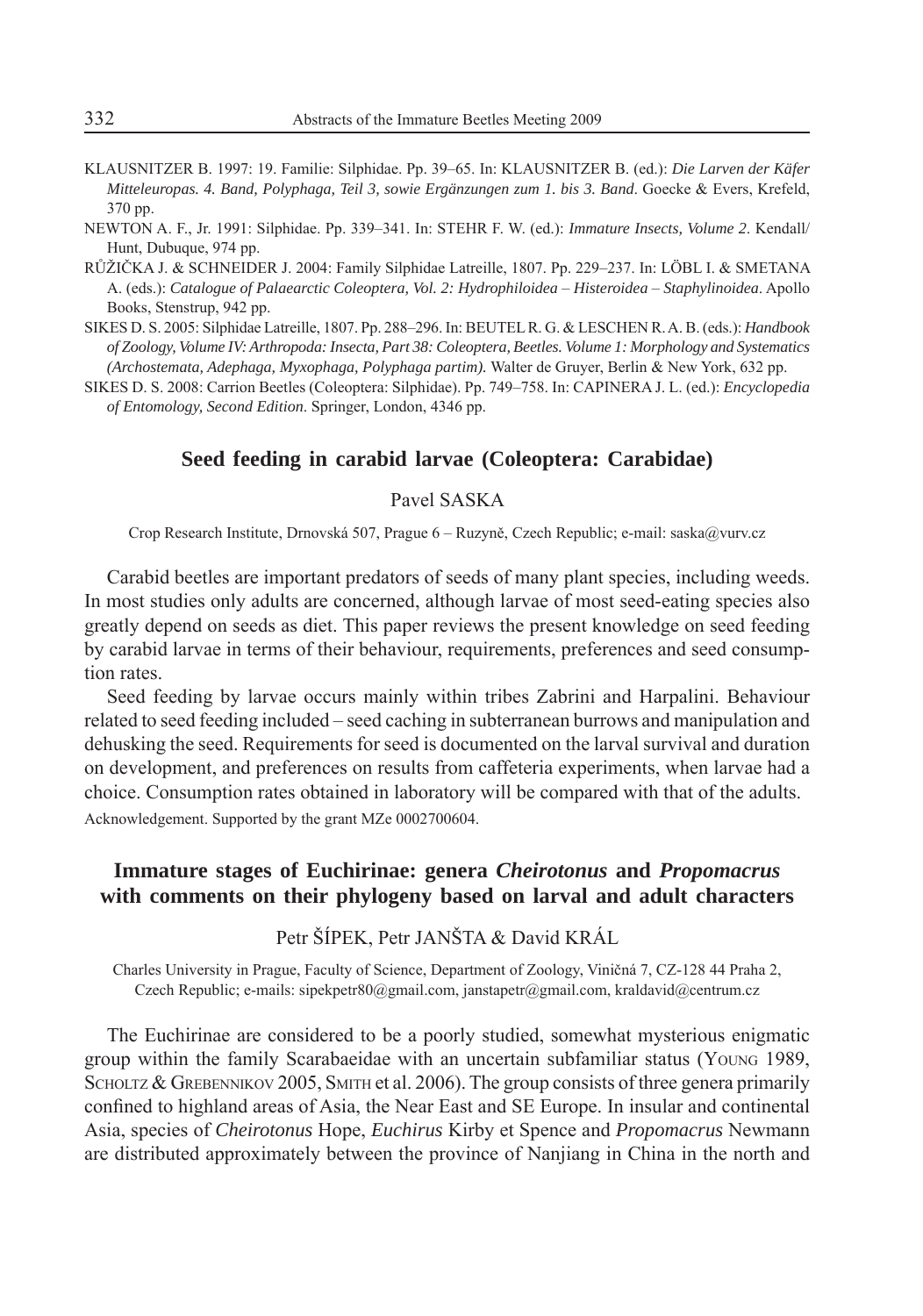the Sulawesi in the south. Two *Propomacrus* species are known from the Asia Minor, Near East, the Balkan peninsula and the Cyprus. Occurrence of representatives of the Euchirinae is usually associated with richly forested highlands covered with the old-growth broadleaved trees with holes required for survival for both of immature stages and adults.

Papers dealing with immature stages of this group are very scanty. Photos of all larval instars, pupae and pupal cases of *Cheirotonus jambar* Kurosawa are published (MIZUNUMA 1984), but they are not useful for morphological purposes. Only 3rd instar larva of *Propomacrus bimucronatus* (Pallas) is described so far (LUMARET & TAUZIN 1992). Based on detailed morphological descriptions of pupa and all three instars larvae of *Cheirotonus formosanus* Ohaus, *Propomacrus bimucronatus* and *P. cypriacus* Alexis & Markis, the following diagnosis of the subfamily is provided: typical white grub; cranium richly setaceous; stemmata absent; labrum semioval, anterior margin trilobed; clithra present or absent; epipharynx with plegmata and proplegmata present, haptomeral region without heli, sense cone low, sclerotised plate absent, crepis reduced; mandibles with 2 scissorial teeth, stridulatory area without transverse ridges, only finely microsculptured; maxillar stridulatory teeth conical with membranous rim; galea and lacinia separated, but fitting tightly together; claw cylindrical with two apical seta and a small pointed tip; abdominal segments 9 and 10 separated, slit Y-shaped, palida absent, tergites with numerous spiny setae.

Life cycle of *Propomacus bimucronatus* under laboratory conditions was surprisingly fast, the adults hatched about one year after the eggs were laid, but some larvae remained in last larval instar till next season and hatched subsequently. Larvae fed on decayed *Fagus* and *Quercus* leaves, but preferred soft but compact pieces of rotten wood. Pupating occurred in a cocoon made by trampling the wood debris in carved holes inside large pieces of the decayed wood or loose, usually at the side of the container. Short male-male fights were observed during feeding, fights often occurred also during the competition about a receptive female.

A phylogenetic study of Euchirinae has never been conducted; similarly their classification as subfamily remains doubtful. Traditionally the group is considered as one of several separate subfamilies of pleurostict or phytophagous Scarabaeidae on the same level as e.g. Melolonthinae, Rutelinae, Dynastinae or Cetoniinae (YOUNG 1989, SCHOLTZ & GREBENNIKOV 2005, BEZDĚK 2006), but recent studies indicate that the situation is more complicated. AHRENS (2006) and SMITH et al. (2006) similarly have not found support for Euchirinae being a separate subfamily, discussing their affinities to the Melolonthinae (SMITH et al. 2006) or to clade composed of several representatives of Melolonthinae (excluding Sericinae, Ablaberinae and representatives of fauna primarily confined to southern continents), Rutelinae, Dynastinae as well as Cetoniinae (AHRENS 2006). On the other hand, ŠÍPEK et al. (2009) found *Propomacrus* to be a sister group to all other pleurostict scarabs in their analysis. We discuss the phylogenetic position of Euchirinae based on a matrix of 105 morphological and ecological characters (55 larval and 50 adults characters) in 24 taxa of Scarabaeoidea. Our results indicate Euchirinae are sister group to a clade comprised of Melolonthinae + Rutelinae + Dynastinae with Cetoniinae being a sister group to this clade. However we consider our results as preliminary or "tentative" and publish them mainly to facilitate further discussion. It seems clear that the resolution of the obvious question regarding the subfamiliar classification of Euchirinae cannot be resolved until we will fully understand the phyllogeny of pleurostict Scarab beetles.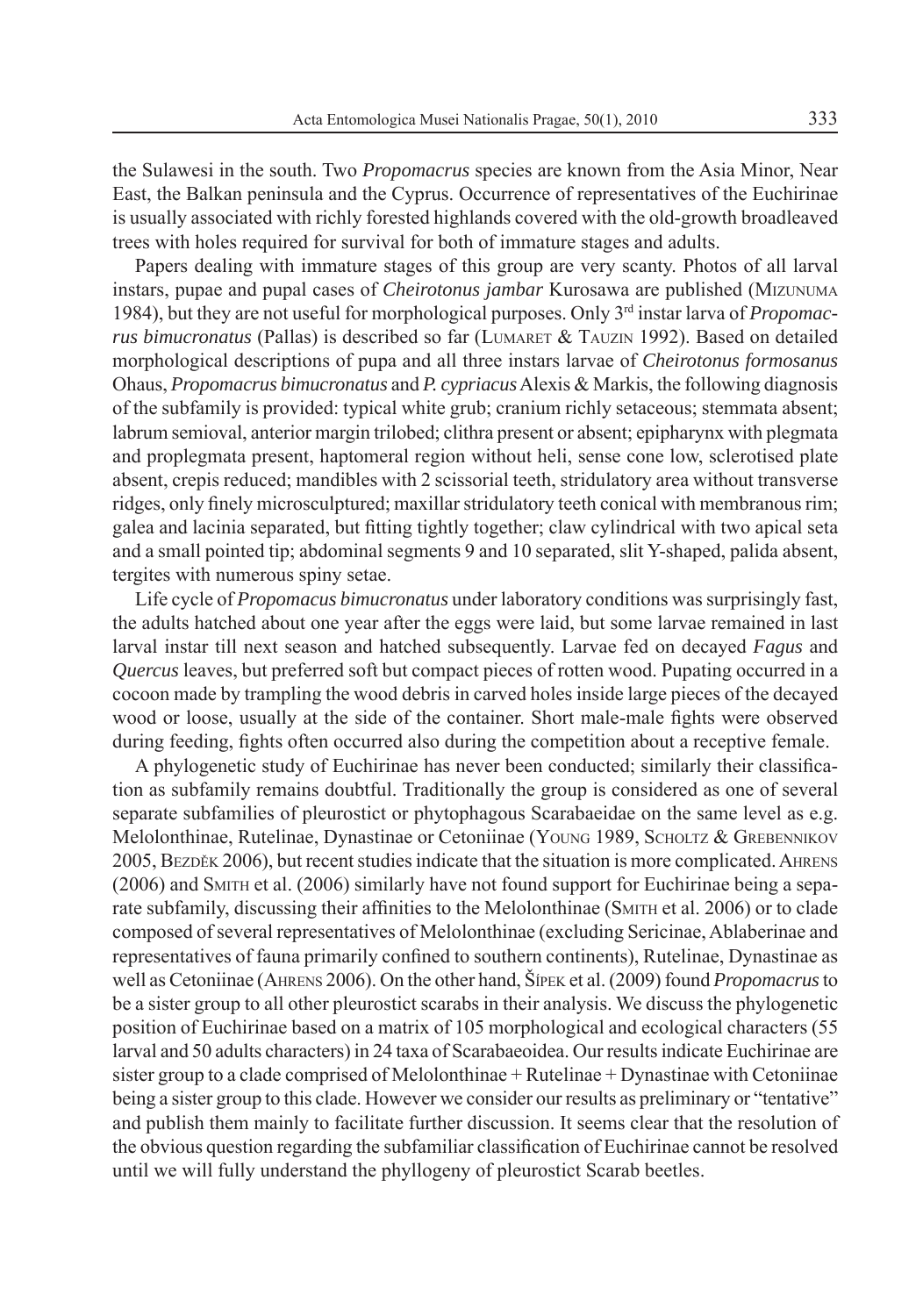The project was supported by the Charles University Grant Agency (grant GAUK 119207) and by the Ministry of Education of the Czech Republic (grant MSM 0021620828).

- AHRENS D. 2006: The phylogeny of Sericini and their position in the Scarabaeidae based on morphological characters (Coleoptera, Scarabaeidae). *Systematic Entomology* **31**: 113–144.
- BEZDĚK A. 2006: Euchirinae. P. 181. In: LÖBL I. & SMETANA A. (eds.): *Catalogue of Palaearctic Coleoptera. Vol. 3. Scarabaeoidea – Scirtoidea – Dascilloidea – Buprestoidea – Byrrhoidea*. Apollo Books, Steenstrup, 690 pp.
- LUMARET J.-P. & TAUZIN P. 1992: Le genre Propomacrus Newman, 1837. Donées biologiques et morphologie larvaire (Coleoptera, Scarabaeoidea, Euchiridae). *Nouvelle Revue d'Entomologie* **9**: 173–180.

MIZUNUMA T. 1984: *Cheirotonus jambar*. Asahi Publ., Tokyo, 104 pp.

- SCHOLZ C. H. & GREBENNIKOV V. V. 2005: Scarabaeiformia Crowson, 1960. Pp. 345–425. In BEUTEL R. G. & LESCHEN R. A. B. (eds.): *Handbook of Zoology. A Natural History of the Phyla of the Animal Kingdom. Vol. 4 Arthropoda: Insecta, Part 38. Coleoptera, Beetles Vol. 1: Morphology and Systematics (Archostemata, Adephaga, Myxophaga, Polyhaga partim*. Walter de Gruyter, Berlin, 567 pp.
- SMITH A. B. T., HAWKS D. C. & HERATY J. M. 2006: An overview of the classification and evolution of the major scarab beetle clades (Coleoptera: Scarabaeoidea) based on preliminary molecular analyses. *Coleopterists Society Monograph* **5**: 35–46.
- ŠÍPEK P., GREBENNIKOV V. & GILL B. 2009: Afromontane Coelocorynus (Coleoptera: Scarabaeidae: Cetoniinae): larval descriptions, biological notes, phylogenetic analysis and polyphyly of Trichiini. *European Journal of Entomology* **106**: 95–106
- YOUNG R. M. 1989: Euchirinae (Coleoptera: Scarabaeidae) of the world: distribution and taxonomy. *Coleopterist's Bulletin* **43**: 205–236.

### **POSTERS**

#### **The fi rst instar larva of** *Paussus favieri* **(Coleoptera, Carabidae, Paussini)**

Andrea DI GIULIO<sup>1)</sup>, Emanuela MAURIZI<sup>1)</sup>, Peter HLAVÁČ<sup>2)</sup> & Wendy MOORE<sup>3)</sup>

1) Dipartimento di Biologia Ambientale, Università degli Studi "Roma Tre", Viale G. Marconi 446, I-00146 Roma, Italy; e-mail: digiulio@uniroma3.it

2) Na Doline 14, SK-040 14 Košice, Slovakia; e-mail: phlavac@stonline.sk

3) Department of Entomology, University of Arizona, Tucson, Arizona 85721-0036, USA; e-mail: wmoore@email.arizona.edu

For over 200 years *Paussus favieri* has attracted the intense interest of researchers and collectors, probably due to its rarity, its bizarre structural adaptations to a myrmecophilous lifestyle, and the fact that it is one of the few paussine species known from of the Mediterranean Region. Through the years enormous efforts have been made to learn about the lifecyle and preimaginal stages of this species but to no avail.

Finally, on a recent collecting expedition to the High Atlas Mountains of Morocco we successfully reared the  $1<sup>st</sup>$  instar larva of this remarkable European beetle. Here, we present our preliminary assessment of its larval morphology. Not only is this an important discovery due to the special intrigue that surrounds this species, but these specimens also represent the very 1st instar specimens of the subtribe Paussina.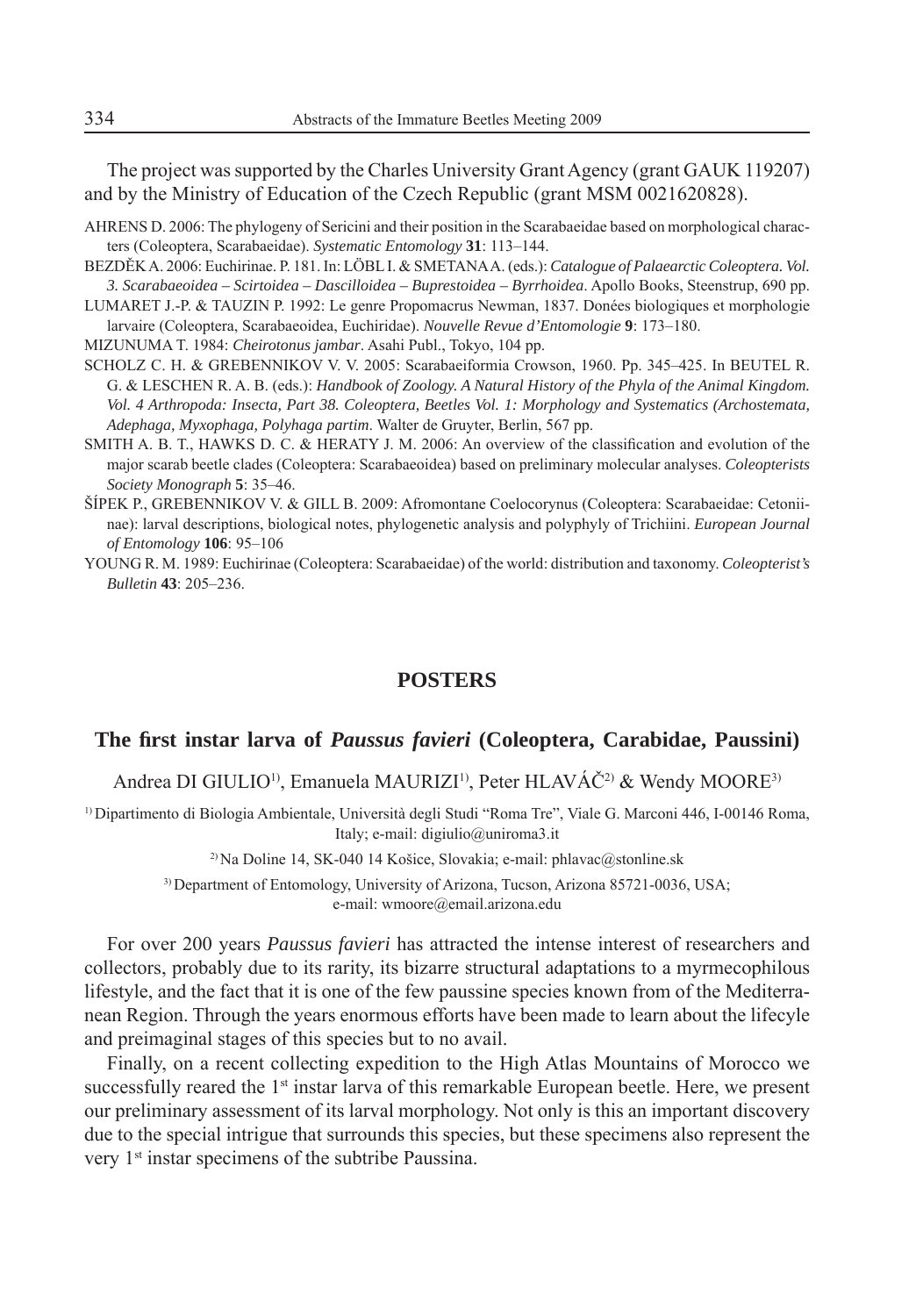In this poster we describe the collecting and rearing conditions and we present its larval morphology in contrast to the 1<sup>st</sup> instar of *Arthropterus*, classified in the subtribe Cerapterina and the only other 1<sup>st</sup> instar described for the tribe Paussini.

# **Comparative morphology of fi rst instar larvae of Meloidae (Coleoptera, Tenebrionoidea) from Australia**

Andrea DI GIULIO<sup>1)</sup>, John D. PINTO<sup>2)</sup> & Marco A. BOLOGNA<sup>1)</sup>

1) Dipartimento di Biologia Ambientale, Università 'Roma Tre', Viale Marconi 446, 00146 Roma, Italy; e-mail: bologna@uniroma3.it, digiulio@uniroma3.it

2) Department of Entomology, University of California at Riverside, 92521 Riverside, CA, USA; e-mail: jpinto@ucr.edu

Of the four generally recognized subfamilies of Meloidae, only the Nemognathinae occur in Australia. This subfamily is widespread, absent only from New Zealand and Antarctica which lack Meloidae entirely. Except for the genus *Stenodera* all nemognathines are believed to be phoretic as first instar larvae  $($  = triungulins). All species studied thus far are parasitoids of aculeate Hymenoptera. Phoretic nemognathines are divided into two tribes, Horiini and Nemognathini. The only genera recorded from Australia are *Horia* (Horiini), *Palaestra*, *Palestrida* and *Zonitis* (Nemognathini). However, other horiine and nemognathine genera common to Gondwanian areas (*Synhoria* and *Zonitoschema*, respectively) are known to occur. Of the approximately 65 described Australian species, the vast majority are assigned to the widely distributed genus *Zonitis*. Studies of adult anatomy indicate that a number of these species are inappropriately placed in *Zonitis* but instead represent a complex of possible new genera close to *Palaestra* which may be unique to Australasia. This first study of Australian meloid triungulin larvae supports this. It includes a description of *Palaestra rufi pennis* (Westwood) as well as several other larvae collected in the field from adult bees or sweeping and consequently unassociated with adults.

Two larval assemblages can be recognized. The first (Group 1), a basal group, includes *Palaestra* and two species unassociated with adults. The second (Group 2), more derived, includes seven unassociated species. Group 1 is not easily placed to tribe. Its larvae lack modified spiracles on abdominal segment VIII, a trait characterizing all Nemognathini (BOLOGNA & PINTO 2001). They also possess hair-like caudal setae which are absent in most members of that tribe. These traits are shared with the Horiini, yet Group 1 larvae lack toothed tarsal claws, the only derived feature of horiines. Furthermore, the assemblage also has a dense tuft of setae on the epipharynx, a feature present only in Nemognathini. It is clear that Group 1 larvae are thus far unique to Australia and distinct from all known Nemognathinae. Although additional research is required, it is likely they represent a primitive lineage of Nemognathini.

Group 2 larvae are more consistent with known Nemognathini. As in all described members of the tribe, the spiracles on abdominal segment VIII are placed on projecting horn-like evaginations. The absence of the epicranial suture and line of dehiscence on the pronotum as well as the low number of tooth-like transverse ridges on the mandibles suggest greatest similarity to genera placed in the Zonitides by MACSWAIN (1956) which includes *Zonitis*.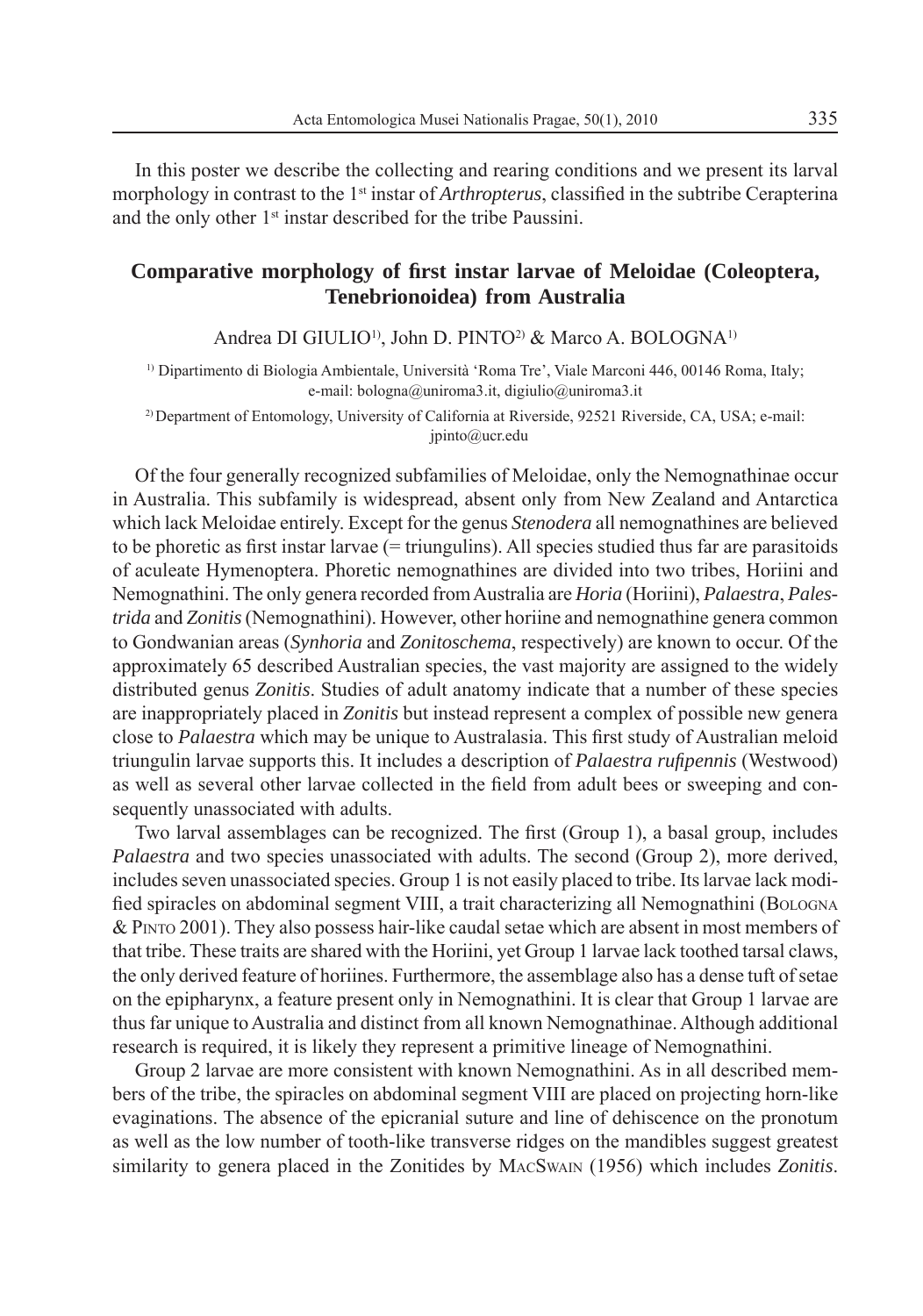However, the distinct caudal setae in Group 2 larvae is absent in *Zonitis* and relatives.

The Australian Meloidae fauna, at the generic level, has generally been considered to include a relatively small endemic element (*Palaestra* and *Palaestrida*) and a more speciose component shared with other regions of the world (*Zonitis* and *Horia*). Current studies of adults and now of larvae show that several Australian species placed in *Zonitis* instead are more closely allied to *Palaestra*. They call for a complete re-evaluation of Australian species at the generic level.

BOLOGNA M. A. & PINTO J. D. 2001: Phylogenetic studies of Meloidae (Coleoptera), with emphasis on the evolution of phoresy. *Systematic Entomology* **26**: 33–72.

MACSWAIN J. W. 1956: A classification of the first instar larvae of the Meloidae (Coleoptera). *University of California Publications in Entomology* **12**: i–iv + 1–182.

# **A trip to microcosm of saproxylic beetles' larvae guts**

# Zdeněk PŘIKRYL1) & Jakub HORÁK2)

1) Laboratory of Fungi Biology, Institute of Microbiology CAS, CZ-142 20 Praha 4 & Department of Forest Protection and Game Management, Faculty of Forestry and Wood Sciences, CULS in Prague, Kamýcká 129, CZ-165 21 Praha 6, Czech Republic; e-mail: Prikrylz@fld.czu.cz

2) Department of Biodiversity Indicators, Silva Tarouca Research Institute for Landscape and Ornamental Gardening, Květnové náměstí 391, CZ-252 43 Průhonice & Department of Ecology, Faculty of Environmental Sciences, CULS in Prague, Kamýcká 1176, CZ-165 21 Praha 6, Czech Republic

The larvae of the flat bark beetles (Coleoptera: Cucujidae) and the fire coloured beetles (Coleoptera: Pyrochroidae) live in the underbark environment of medial stage of dead wood succession. The status of their foraging behaviour is continuously discussed (SMITH  $\&$  SEARS 1982, LAWRENCE 1991, HORÁK 2010). According to their lifestyle and associates, these beetles seem to be much more opportunistic than was expected.

Our research is focused on three model larvae of saproxylic beetles – *Cucujus cinnaberinus* (Scopoli, 1763) (Coleoptera: Cucujidae), *Schizotus pectinicornis* (Linnaeus, 1758) and *Pyrochroa coccinea* (Linnaeus, 1761) (Coleoptera: Pyrochroidae), which are characterized by convergent strategy of the larval development. Investigation of the species gut content and the analysis of present fungi species was a part of the proposed project, which was targeted on searching for main factors of a distribution, relationships and ecology of these subcorticoulous insects. By analyzing of the environmental conditions we want to evaluate the most important factors influencing the spatial and temporal distribution of studied species.

Acknowledgements. This study was partly supported by the grants of CIGA ČZU č. 42110/1313/3112 Spatial and temporal distribution of development stages of saproxylic beetles, CZ Ministry of Environment No. MSM 6293359101 and the institutional research concept AVZ 50200510.

- SMITH D. B. & SEARS M. K. 1982: Mandibular structure and feeding habits of three morphologically similar coleopterous larvae: Cucujus clavipes (Cucujidae), Dendroides canadensis (Pyrochroidae), and Pytho depressus (Salpingidae). *Canadian Entomologist* **114**: 173–175.
- LAWRENCE J. F. 1991: Cucujidae. Pp. 463-488. In: STEHR F. W. (ed.): *Immature insects, Vol. 2.* Kendall/Hunt, Dubuque, Iowa, USA, 974 pp.
- HORÁK J. 2010: Contribution to knowledge of trophic preferences of the endangered saproxylic beetle Cucujus cinnaberinus (Coleoptera: Cucujidae) from eastern Bohemia. *Acta Musei Reginaehradecensis, Series A* **34**: in press.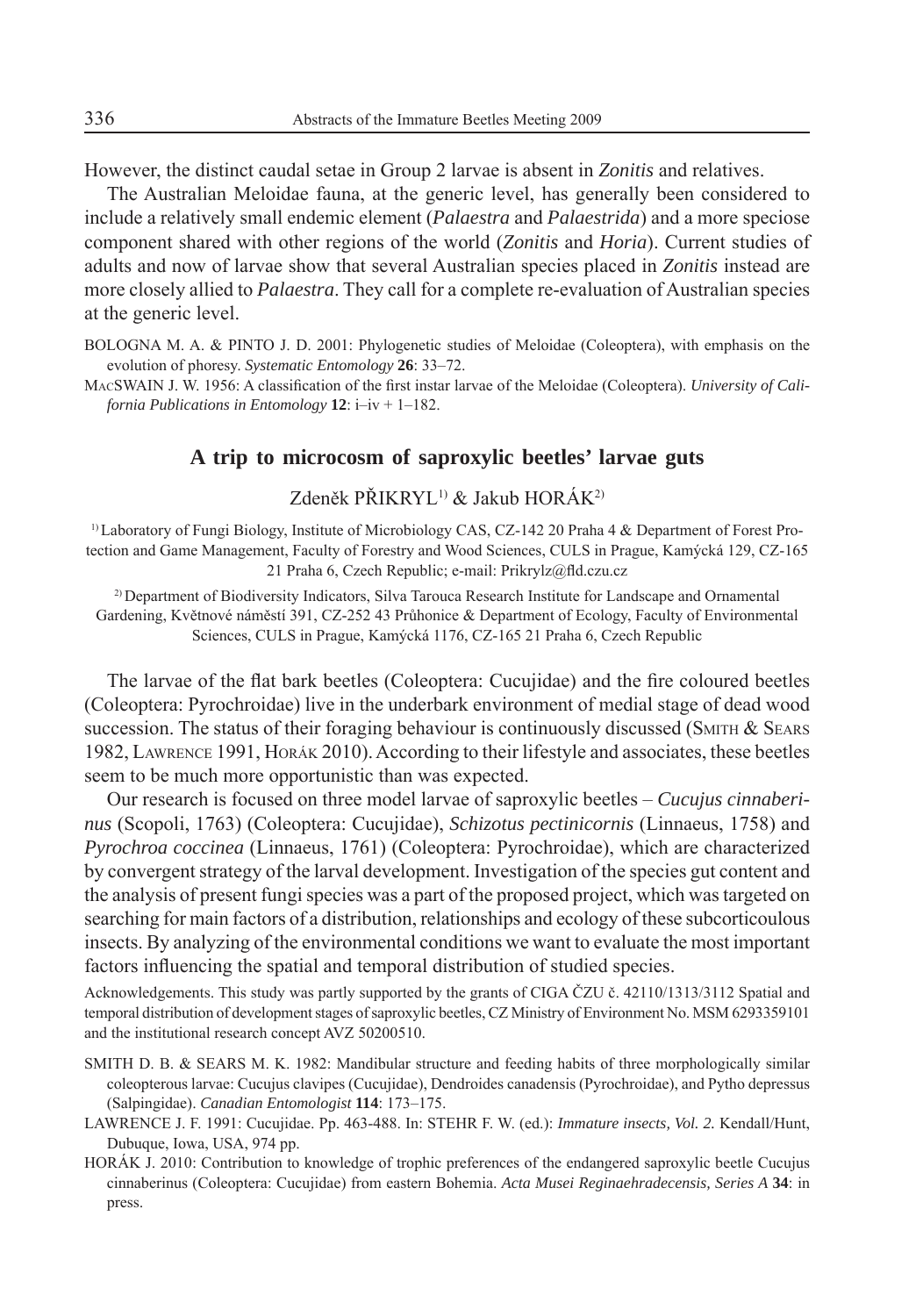# **An approach to the identifi cation of** *Meloe* **(Coleoptera: Meloidae) larvae**

Chiara SETTANNI1) & Carlo POLIDORI2)

1) Departamento de Biodiversidad y Biología Evolutiva, Museo Nacional de Ciencias Naturales, CSIC, c/ José Gutierrez Abascal 2, 28006 Madrid, Spain; e-mail: chiarasettanni@gmail.com

2) Sezione di Zoologia e Citologia, Dipartimento di Biologia Università degli Studi di Milano Via Celoria, 26, 20133 Milano, Italy; e-mail: carlo.polidori@unimi.it

The presence of different ontogenetic stages in holometabolous Coleoptera is perhaps one of the clearest examples of the difficult in recognize and associate taxonomic units when different life stages are involved. The integration of morphological and molecular data can improve our understanding of groups of living organisms because their comparison helps to establish phylogenetic relationships, taxonomic diversity and biological history of lineages and finally it contributes to development of evolutionary studies and theories.

Triungulins of genus *Meloe* Linnaeus, 1758 are typically phoretic on bees and their different morphologies have been used to distinguish major species assemblages within the genus, which is one of the most speciose among the family Meloidae. Unfortunately the rarity of field and bees' nest collections of larvae and adults has precluded a taxonomic fine scale revision of *Meloe* species so as the formulation of hypothesis on the evolution of the group and of its association with bees along time.

This work started from an isolated field collection of *Meloe* larvae, on three different species of Hymenoptera. Since it was required a species identification, we have explored the reliability of cytoctrome oxidase I (COI) sequencing for DNA barcoding (HERBERT et al. 2003) in genus *Meloe*. Comparing COI sequences of larvae with those obtained from adults of different *Meloe* species, it has been possible to identify larvae collected as belonging to *Meloe (Eurymeloe) mediterraneus* Müller, 1925. Our results suggest that this kind of molecular tool can be useful for matching immature and adult stages and for taxonomic discrimination of species among the genus.

Moreover, we use SEM photographs to better describe larvae of this species, which original morphological description was uncertain (BOLOGNA 1991), and their attaching and grasping on hosts. As we have found larvae on different species of Hymenoptera (two social and one cleptoparasitic bees) we also propose hypotheses for different possible phoretic strategies of larvae to reach a host and for the existence of competition on host resources with other predators and parasites.

Acknowledgements. This research was supported by grants of the EC Synthesys Project for CS and CP and an I3P grant from the CSIC (Ministry of Ciencia e Innovación, Spain) for CS. Support was also provided by the research project CGL2007-64621 (Ministry of "Ciencia e Innovación", Spain). Authors are also very grateful to Marina Alcobendas Bouche, Marta Furio and Mario García-París for all their help during the work at the MNCN (CSIC).

BOLOGNA M. A. 1991: *Fauna d'Italia. XXVIII. Coleoptera Meloidae*. Calderini, Bologna, 541 pp.

HERBERT P. D. N., CYWINSKA A., BALL S. L. & DE WARD J. R. 2003: Biological identification through DNA barcodes. *Proceedings of the Royal Society B* **270**: 313–321.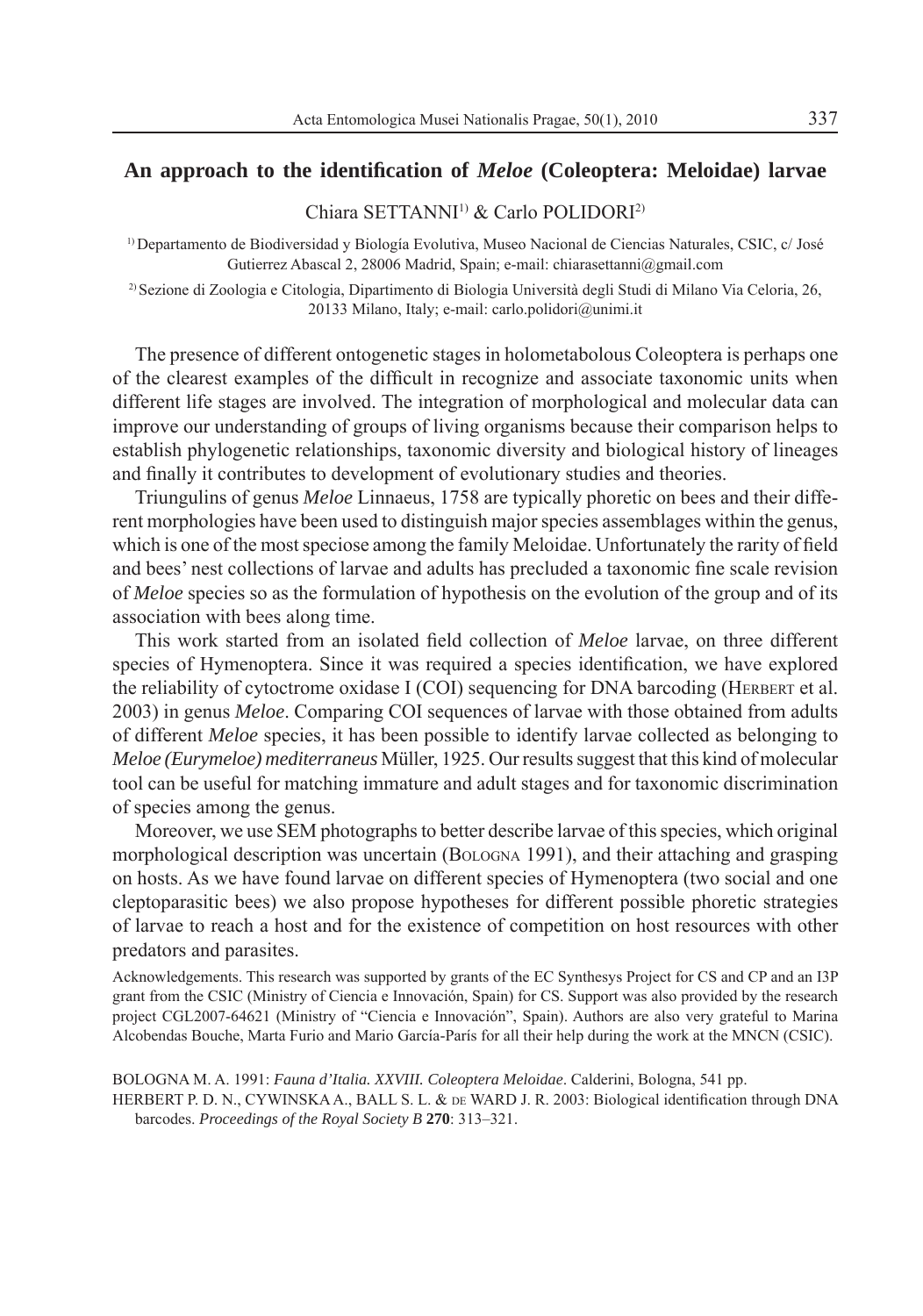### **Larval morphology of** *Berberomeloe* **(Coleoptera: Meloidae)**

Chiara SETTANNI1), Andrea DI GIULIO2), Maria Grazia FINOIA3) & Marco A. BOLOGNA<sup>2)</sup>

1) Departamento de Biodiversidad y Biología Evolutiva, Museo Nacional de Ciencias Naturales, CSIC, c/ José Gutierrez Abascal 2, 28006 Madrid, Spain; e-mail: chiarasettanni@gmail.com

2) Dipartimento di Biologia, Università degli Studi Roma Tre, Viale Marconi 446, 00146 Roma, Italy; e-mail: digiulio@uniroma3.it, bologna@uniroma3.it

3) Istituto Superiore per la Protezione e la Ricerca Ambientale, Via di Casalotti 300, 00166 Roma, Italy; e-mail:  $mafinoia@tin.it$ 

*Berberomeloe* Bologna, 1989 is a western Mediterranean genus of Meloidae with only two ascribed species, which were definitively recognized only recently (GARCÍA-PARIS 1998). *Berberomeloe insignis* (Charpentier, 1818) is a poorly known species with a restricted range, as it occurs only in the arid zone of the Iberian Peninsula (Almeria and Murcia province) and it is included in the Andalucia Invertebrates Red Book as vulnerable. On the contrary, *B. majalis* (Linnaeus, 1758) is a common species widely distributed both in the Iberian Peninsula and in the Maghreb.

Given that the relevance of first instar larval morphology in taxonomy and systematic of Meloidae is widely accepted (BOLOGNA  $&$  PINTO 2001), we first described the first instar larva of *B. insignis* and we compared it with the larva of *B. majalis* assessing characters that permit species discrimination and genus diagnosis.

For the reason that there has been no research examining morphological variability of meloids at the intraspecific level in our work we have also analyzed morphometric data from different larvae of *B. majalis,* along its range. Results obtained indicate that it exists some level of differentiation between different geographical locations with a main break between eastern and western Iberian populations. On the contrary we do not recover significant differences between Iberian and African populations despite the existence of the Gibraltar Strait, which is a widely recognized barrier to animal dispersal (BUSACK 1986).

This poster is a report of the recently published paper: SETTANNI et al. (2009).

Acknowledgements. This research was supported by a EC Synthesys Project grant and an I3P grant from the CSIC (Ministry of Ciencia e Innovación, Spain) for CS. Support was also provided by the research project CGL2007- 64621 (Ministry of "Ciencia e Innovación", Spain). Authors are also very grateful to Marina Alcobendas Bouche and Mario García-París for all their help during the work at the MNCN (CSIC).

- BOLOGNA M. A. & PINTO J. D. 2001: Phylogenetic studies of Meloidae (Coleoptera) with emphasis on the evolution of phoresy. *Systematic Entomology* **26**: 33–72.
- BUSACK S. D. 1986: Biogeographic analysis of the herpetofauna separated by the formation of the Strait of Gibraltar. *National Geographic Research* **2**: 17–36.
- GARCÍA-PARÍS M. 1998: Revisión sistemática del género Berberomeloe Bologna, 1988 (Coleoptera, Meloidae) y diagnosis de un endemismo ibérico olvidado. *Graellsia* **54**: 97–109.

SETTANNI C., DI GIULIO A., FINOIA M. G. & BOLOGNAM. A. 2009: Intra- and interspecific analysis of first instar larval morphology in the genus Berberomeloe Bologna 1989 (Coleoptera: Meloidae). *Zootaxa* **2089**: 52–64.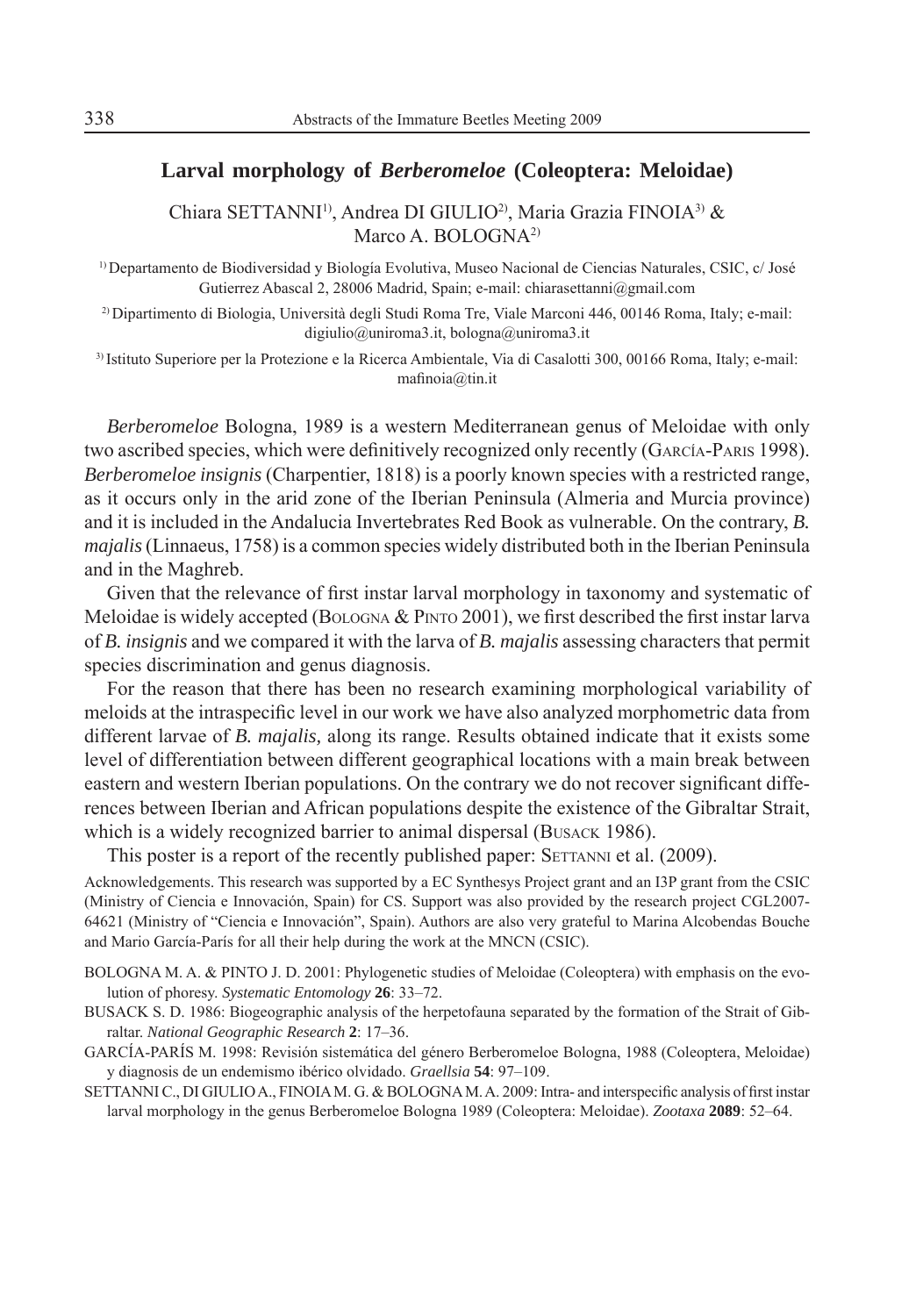# **A phylogenetic approach to the weevil genus** *Tychius* **using morphological characters of immatures and adults (Coleoptera: Curculionidae)**

Jiří SKUHROVEC<sup>1)</sup> & Roberto CALDARA<sup>2)</sup>

1) Department of Plant Ecology and Weed Science, Crop Research Institute, Prague 6 – Ruzyně, Czech Republic; e-mail: jirislavskuhrovec@gmail.com

<sup>2)</sup> via Lorenteggio 37, 20146 Milan, Italy; e-mail: roberto.caldara@gmail.com

The genus *Tychius* Germar, 1817 belongs to the subtribe Tychiina of the tribe Tychiini (Coleoptera: Curculionidae: Curculioninae) together with the closely related genus *Sibinia* Germar, 1817. CLARK et al. (1977) studied the phylogeny of the Tychiini, hypothesizing a monophyletic lineage of Tychiina with the subtribes Lignyodina and Ochyromerina. These subtribes mainly share one apomorphy: the posteriorly curved sides of the ventrites.

Presently about 240 taxa of this genus are considered as valid species mainly living in the Palaearctic region (about 180), whereas the remaining are distributed in the Afrotropical (45 species) and Holarctic (10 species) regions and in the Indian subcontinent (3 species). The Palaearctic species are arranged into 20 groups. To the Palaearctic *T. intrusus* group possibly belong all of the Holarctic species. The southern African taxa are arranged into six groups, of which only four appear endemic, whereas two include also several Palaearctic species. However, also the four endemic groups appear very closely related to some Palaearctic ones, from which they can be separated only by few characters. In India three groups are represented, only one of them endemic (*T. eremita* group).

Among the genera of the large tribe Tychiini, species of *Tychius* have a relatively homogeneous biology, since all of their known hosts belong to the worldwide distributed family Fabaceae (CLARK 1971, 1977, 1978; CLARK & BURKE 1977; CLARK et al. 1978; CALDARA 1989a,1990; ANDERSON 2002). Certain lineages within *Tychius* appear to have narrow, phylogenetically conserved host associations. However, whereas the Palaearctic and Holarctic species live mainly on Astragaleae and Trifoleae, the Afrotropical ones appear to live on Lotononideae and Indigofereae. Most species are seed predators, whereas a few species form galls on leaves, flowers or pods (CLARK & BURKE 1977, KOROTYAEV et al. 2005). When mature, larvae feeding on the seeds typically leave the pod and enter the soil to pupate (CLARK  $& B$ URKE 1977).

The purpose of the present work is: 1) to verify whether characters of immatures of *Tychius*, including several species studied for the first time, confirm the assemblage of many groups as presently considered on the basis of adult characters; 2) to analyze the relative relationships of groups of *Tychius* on the basis of characters of adult alone and immatures alone; 3) to reconstruct relationships assembling all the characters of both adult and immatures at least for the groups where immatures are known; 4) to verify whether there is a relationship between the phylogenesis of the groups of *Tychius* and that of the host plant.

Phylogenetic analysis of groups of *Tychius* was firstly performed to produce an hypothesis about their phylogenetic relationships using 60 characters of adults, 40 of which regarding external morphology and the others regarding male and female genitalia. Analysis was done by PAUP using characters entirely unweighted. The genera *Endaeus* and *Lignyodes* were used